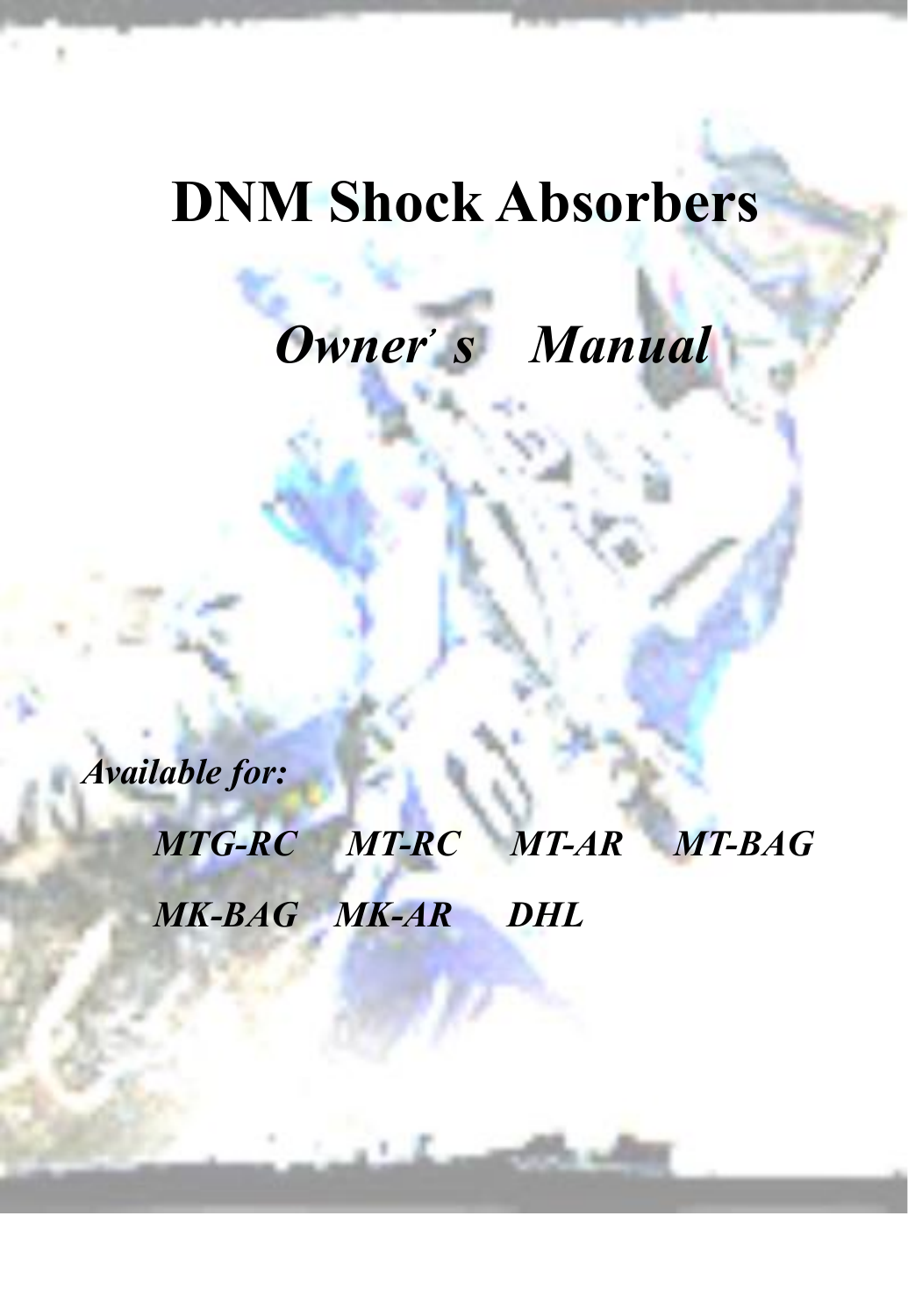## **SAFETY SIGNAL**

Important information concerning safety is distinguished in this manual by the following notations:



*The safety alert symbol means: Caution! Your safety is involved.*

## **WARNING!**

*Failure to follow warning instructions could result in severe or fatalinjury to anyone working with inspecting or using the suspension or to bystanders.*

#### **CAUTION!**

*Caution indicates that special precautions must be taken to avoid damage to the suspension.*

#### **NOTE!**

*This indicates information that is of importance with regard to procedures.*

#### **NOTE**!

**DNM** *Products are subject to continual improvement and development .Consequently although these instructions include the most up-to-date information available at the time ofprinting , there may be minor dif erences between yoursuspension and this manual. Please consult your* **DNM** *dealer if you have anyquestions with regard to the contents of the manual.*

## **INTRODUCTION**

All of **DNM** advanced suspension products are adapted to the brand and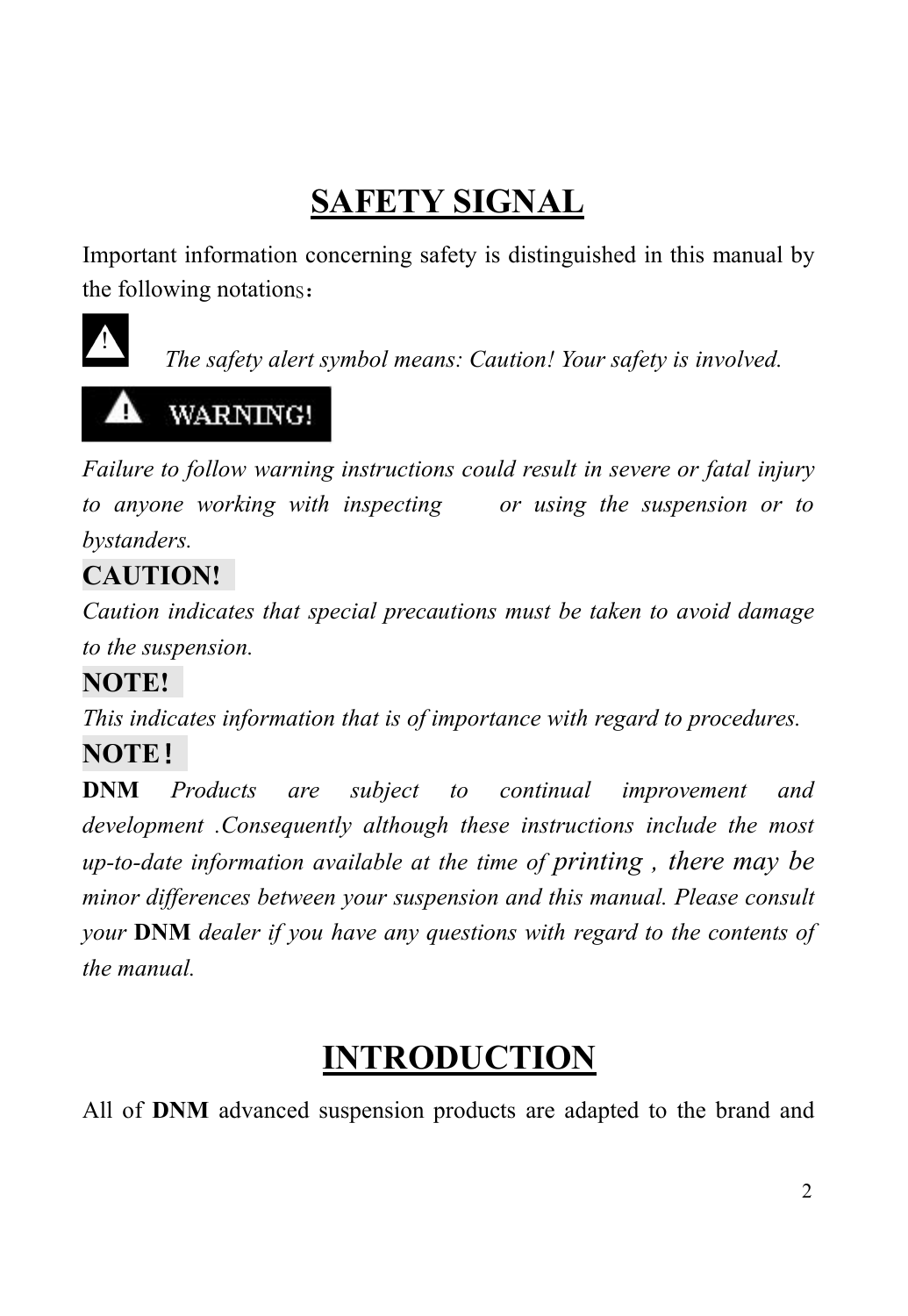model, This means that length, travel spring action and damping characteristics, are tested individually just for the motorcycle that you have decided to fit with **DNM** suspension.

## **BEFORE INSTALLATION**

**DNM** Racing AB can not be held responsible for any damage whatsoever to shock absorber or vehicle, or injury to persons, if the instructions for fitting and maintenance are not followed exactly.

Similarly, the warranty will become null and void if the instructions are not adhered to.

## **CONTENTS**

#### **WARNING!**

4

*1. Installing a shock absorber is not approved by the vehicle manufacturer, which may af ect the stability of your vehicle.* DNM *Racing AB cannot be held responsible for any personal injury or*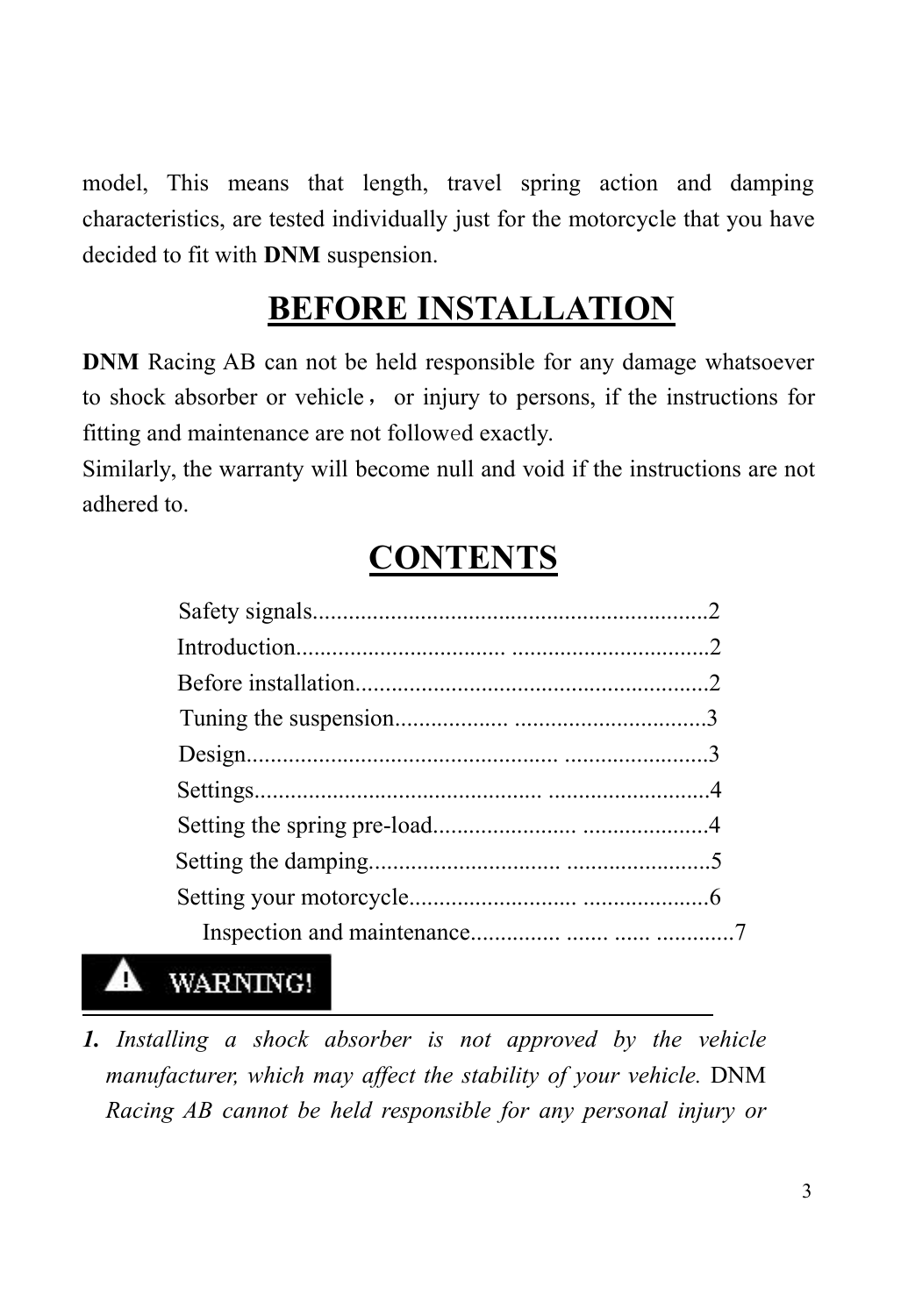*damage whatsoever that may occur after fitting the shock absorber. Contact a* DNM *dealer or other qualified person for advice.*

- *2. Please study and make certain that you fully understand all the mounting instructions and the owner , manuals before handling this shock absorber kit. If you have any questions regarding proper installation procedures, contact a* DNM *dealer or other qualified person.*
- *3. The vehicle service manual must be referred to when installing the* DNM *shock absorber.*



**Tuning the suspension**

#### **Motorcycle road holding qualities**

All motorcycles are designed with a suspension geometry that includes height and fork angle. The changing of components can affect this and it is there for essential that both the rear and the front ends match each other.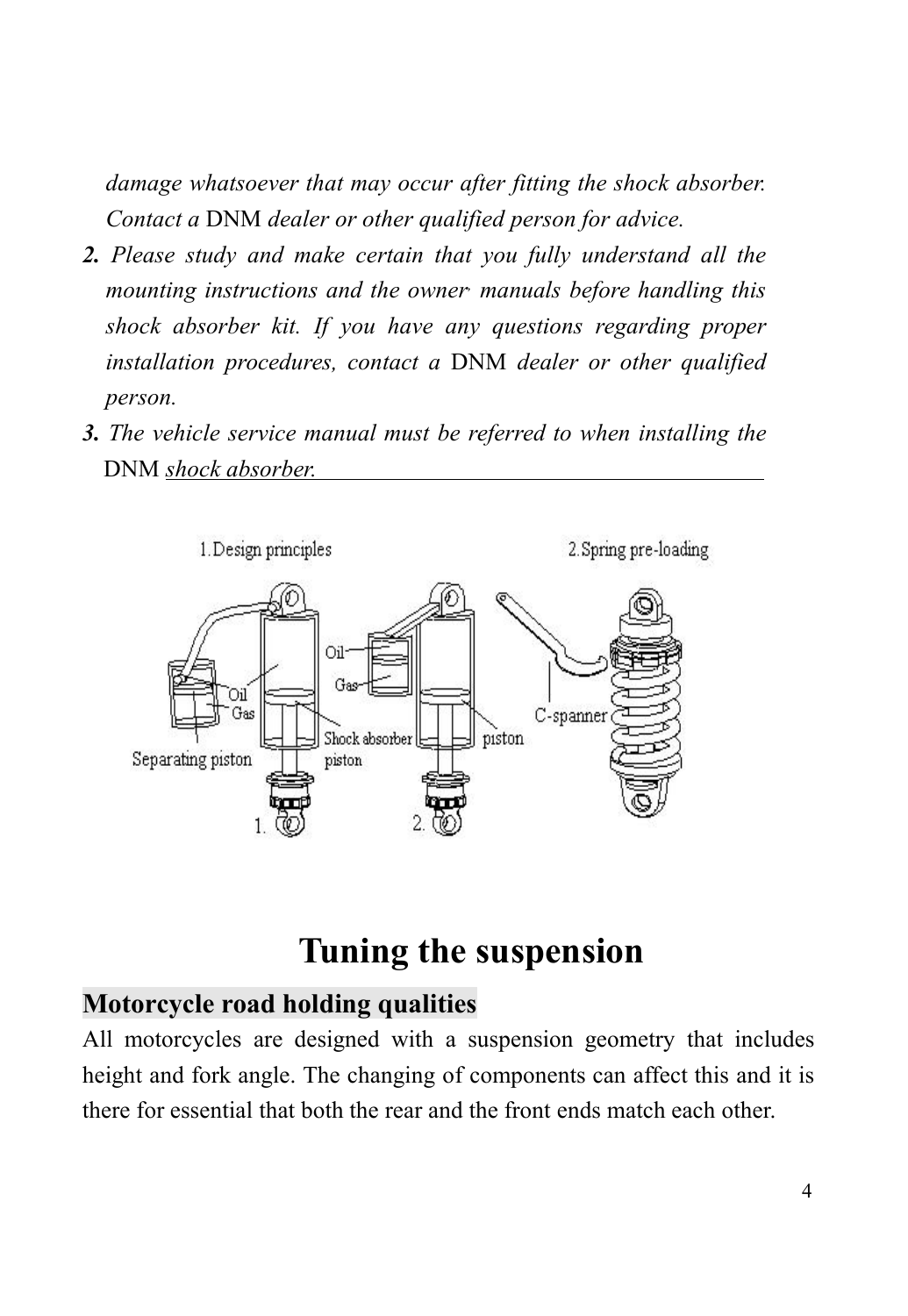Changing to **DNM** suspension gives optimum performance only when both the front fork and the rear suspension interact properly. It is of the greatest importance that the front and rear loaded heights are within the specified values.

In the Mounting instruction, see section: Setting the spring preload.

## **Design**

Most of the **DNM** shock absorbers are of the De Carbon type (Fig.1).The fluid is put under gas pressure and the fluid are kept apart by a separating piston. The separating piston is often fitted in a separate fluid chamber, connected by hose (Fig.1:1),or fixed directly on top of the shock absorber (piggyback) (Fig.1:2).

Pressurization of the fluid is made with nitrogen. The pressurization prevents cavitation of the fluid and the shock absorbing action is therefore more even. The external fluid chambers also contribute to better cooling of the fluid, giving longer service life for both the fluid and components.

**DNM** shock absorbers have integrated temperature compensation. As the temperature increases and the fluid flows more easily the flow is controlled accordingly. The shock absorbing effect is therefore independent of the temperature. The more advanced models permit individual adjustment of compression damping and rebound damping**.**

**DNM** shock absorbers provide the possibility for adjustment, making them adaptable to most motorcycles, riders and ranges of use. All of the shock absorbers have adjustable preloading of the spring action (Fig.2).

## **Settings**

#### **Basic settings**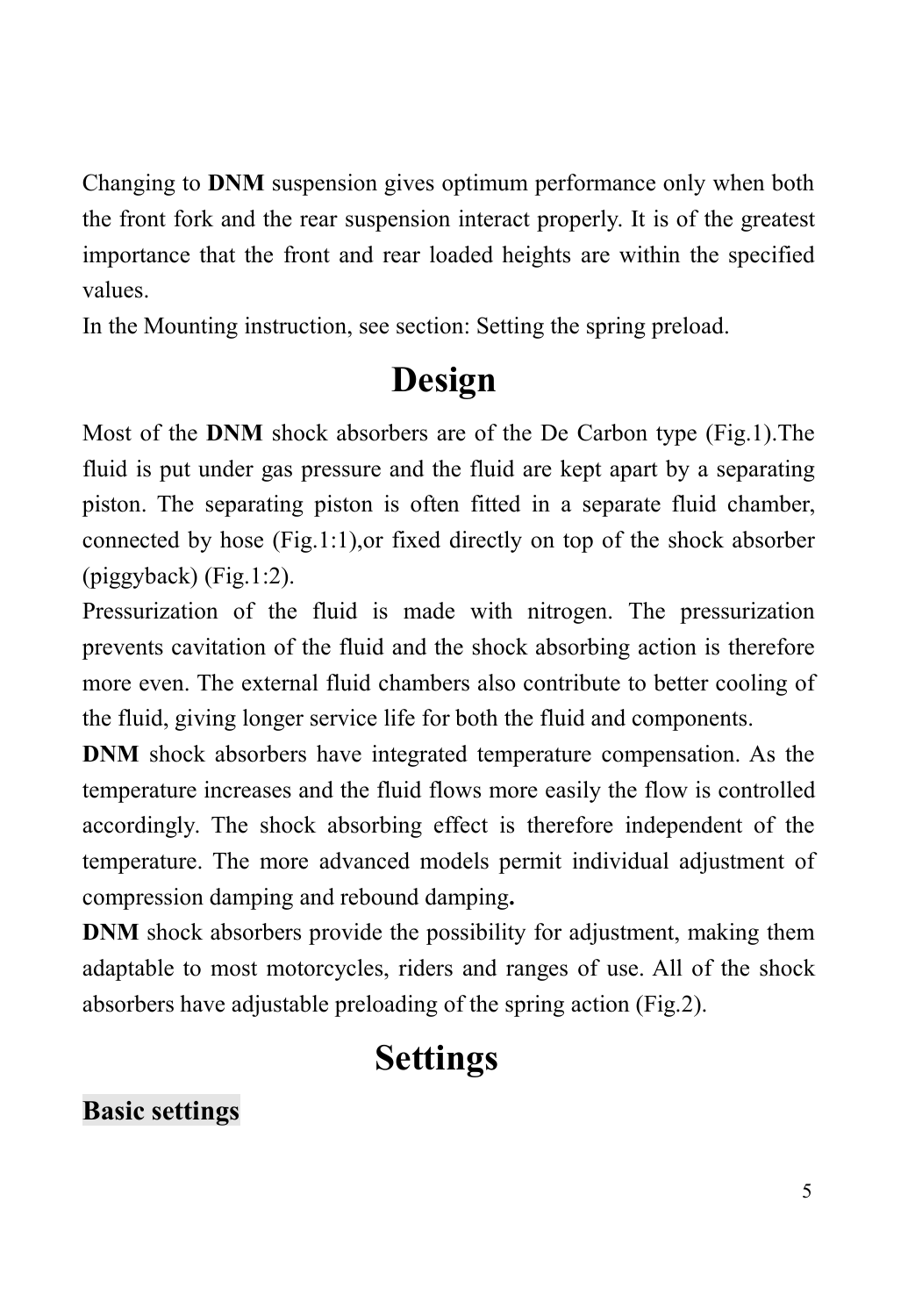Always ensure that the basic setting made by **DNM** is correct. It is adapted to the make and model (in its original state) and for a rider of average weight

#### **WARNING!** Đ

Incorrect spring action may produce a fork angle that is too steep or too float. This in turn will give a tendency for over-steering or under-steering, which could seriously affect the handing characteristics of the motorcycle.

The original settings of the shock absorber, when delivered from **DNM** , should always be a base when the settings are changed by use of the adjustment devices.

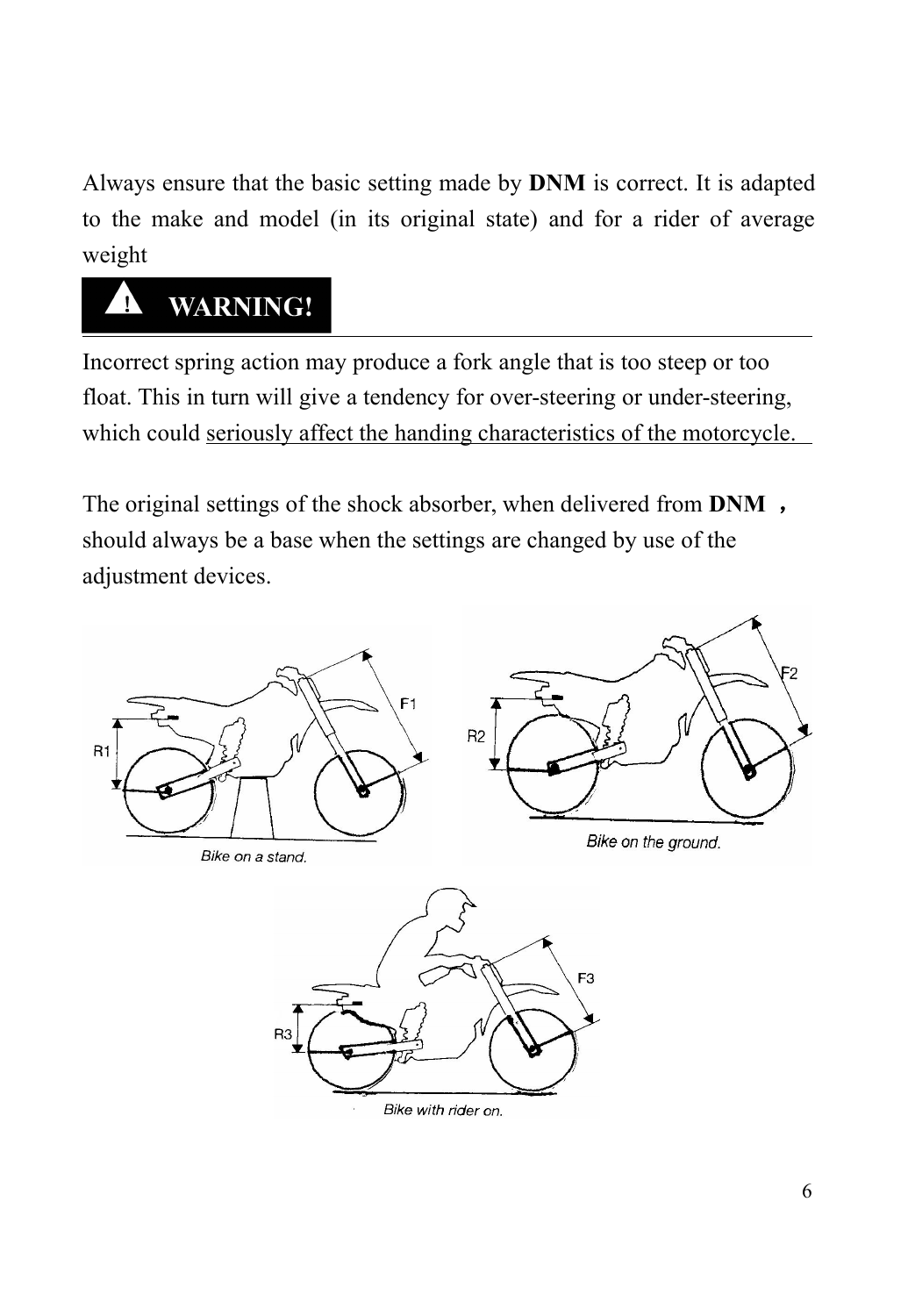## **Setting the spring preload**

#### **Step 1 Measuring**

Preload on the spring/springs is very important, because it affects the height of the motorcycle and the fork angle. Consequently, handling characteristics can be changed, even negatively.Proceed as follows (it will be much easier if done by two persons):

- Place the motorcycle on a stand, so the front fork and the rear end are in fully extended position.
- Measure the distance, e.g., from the lower edge of the rear mudguard or from a point marked by a piece of tape, immediately above the rear wheel axle, to the wheel axle (R1).
- Make a similar measurement on the front axle, e.g., from the bottom of the upper fork crown to the front wheel axle (F1).
- Allow the motorcycle (without rider) to apply load on the springs and repeat the measuring procedure (R2, F2).
- Then take the same measurements with the rider and equipment on the motorcycle  $(R3,F3)$ . It is important that the rider has a correct riding posture, so that the weight is balanced on the front and rear wheel in the same way as when riding.

#### **Recommendations**

The difference should not deviate from the following sizes, if no other recommended settings are given in the Mounting instructions:

#### **Free sag: (R1-R2), (F1-F2)**

Rear:  $MX/Off-Road \quad 30+5 \text{ mm}$ Front:  $MX/Off-Road \t30+5 \text{ mm}$ 

**Ride height: (R1-R3), (F1-F3)**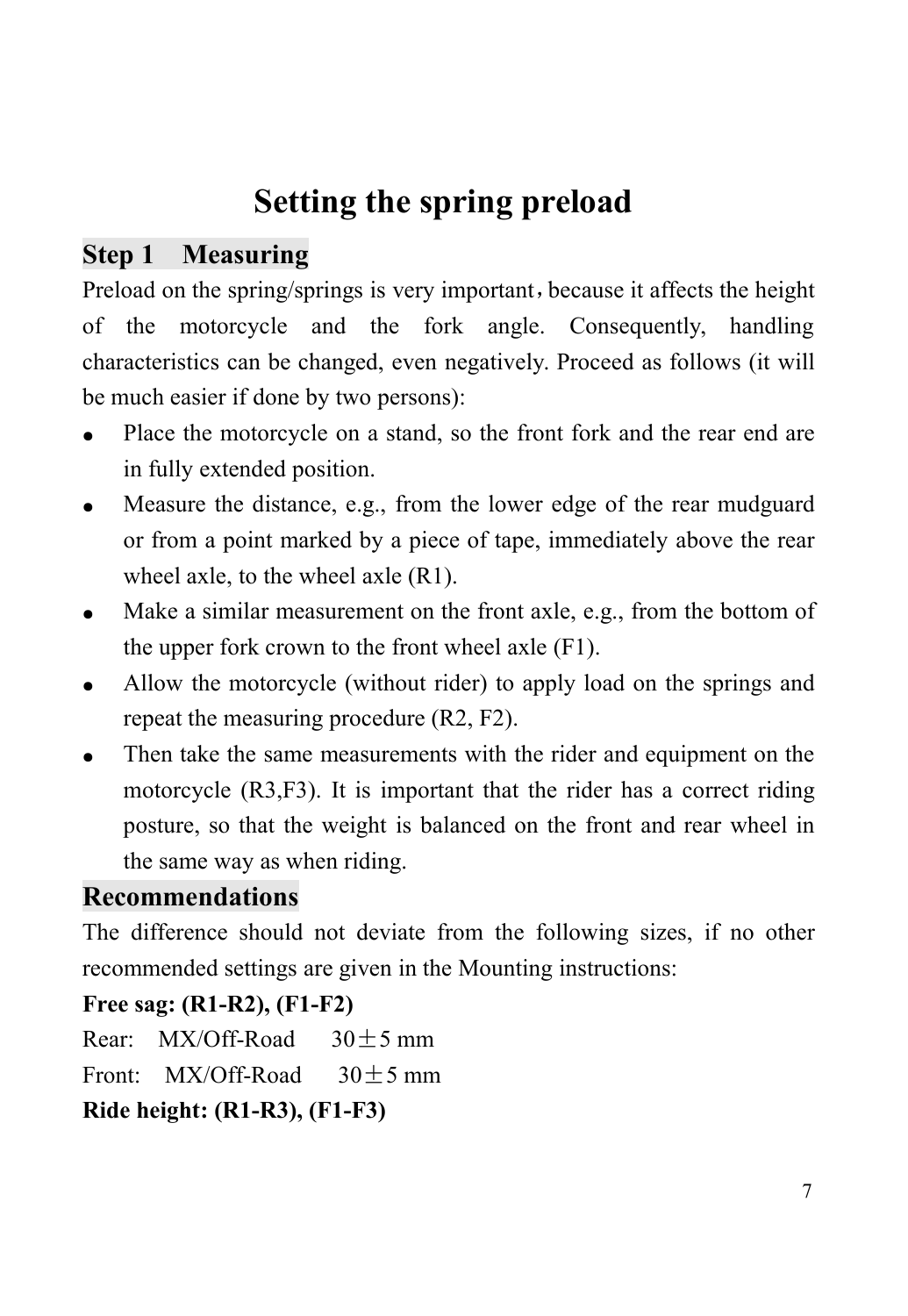| Rear: MX |                                         | $100 + 5$ mm            |
|----------|-----------------------------------------|-------------------------|
|          | Off-Road                                | 30% of the total stroke |
|          | Front: $MX/Off-Road \t 80+5 \text{ mm}$ |                         |

#### **Step.2 Adjusting**

Adjust the pre-load with the rings on the shock absorber.

Hold the upper ring and adjust the lower one to the desired position (Fig.2).Then lock with the upper ring.

#### **NOTE!**

If ride height is higher than recommended, softer spring/springs must be used.

If ride height is lower than recommended, harder spring/springs must be used.

Contact your DNM dealer or other qualified person for advice.

#### **3. Adjustment of rebound damping**



@=more damping Q=less damping

#### 4. **Adjustment of compression damping**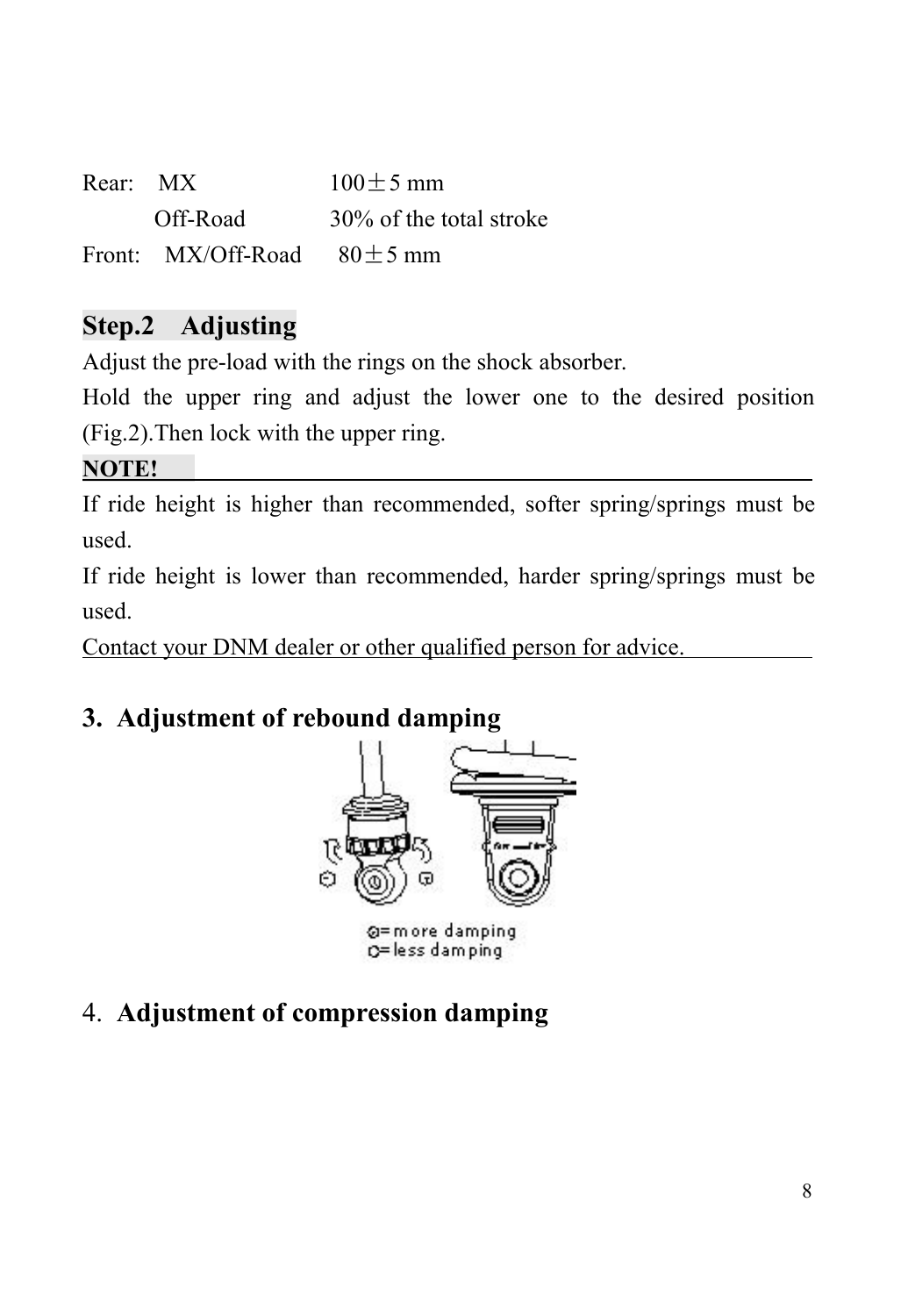

#### 5.Hard and soft compression damping adjusters



## **Setting the damping**

The adjusting possibilities of **DNM** shock absorbers facilitate fine setting. You can optimize adjustments to suit your own weight and equipment,<br>your individual way of riding and the condition of the road. To be able to improve the road holding qualities it is of the utmost importance that you fully understand the function of the shock absorbers. From there you can learn by trial and error how they affect the motorcycle.

Depending on the model there are adjustments for rebound damping, compression damping and adjustment of the length of the shock absorber. Damping is set with knobs and screws with a normal right-hand thread. By turning you can increase the damping action or reduce it. It is easy to count to the right setting.

Rebound damping action affects the characteristics of the motorcycle most. The setting knob is located at the bottom on the piston rod (Fig.3). It can be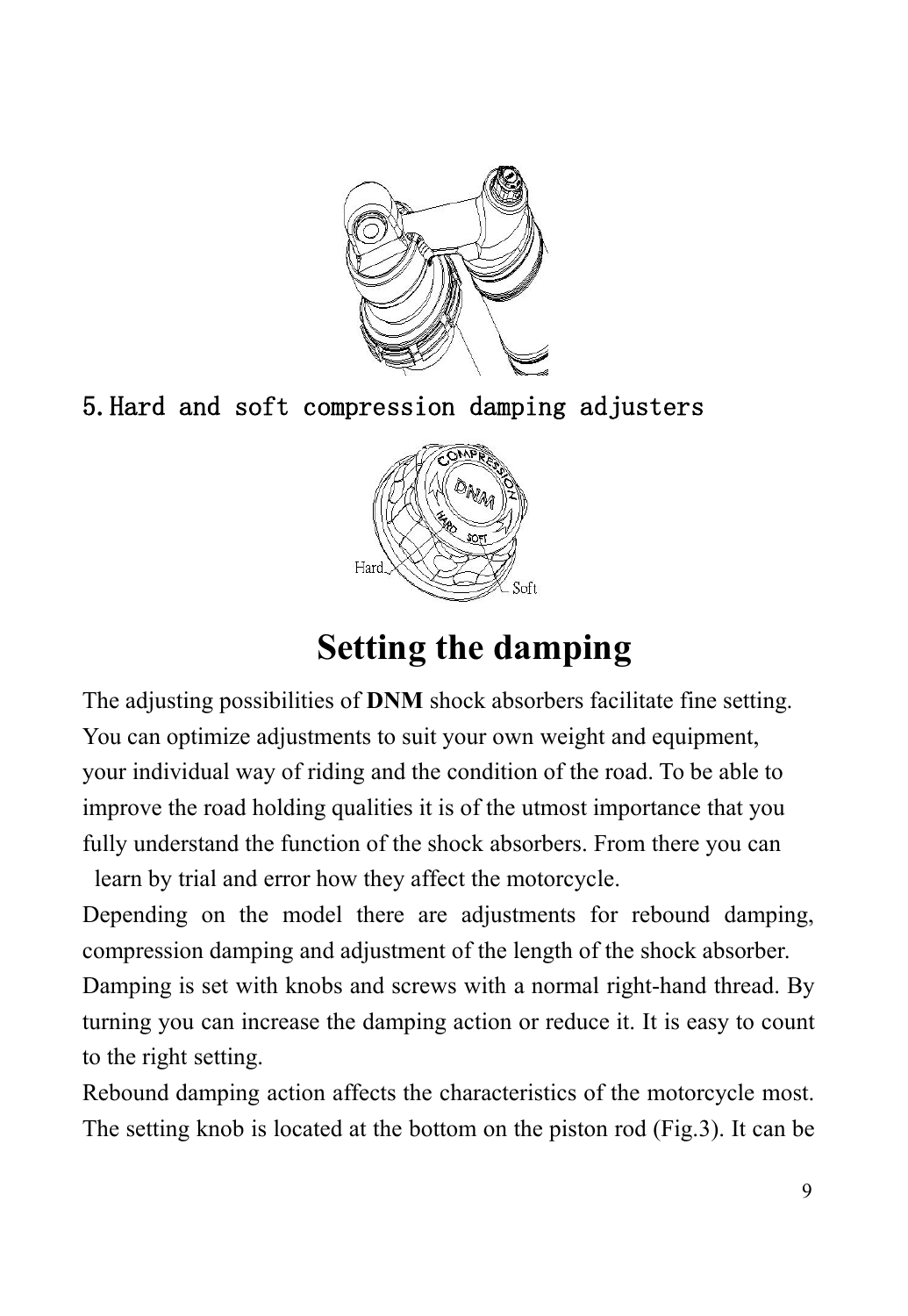adjusted in about 14 steps.

## **Setting your motorcycle**

#### **NOTE!**

Always begin with the basic settings recommended by DNM. Always make notes, adjust in small steps at a time. Adjustments should not be more than six steps/2 turns from the basic setting

#### **How to prepare the settings**

By utilizing the adjustment possibilities you can test by trial and error, and learn how they affect your motorcycle.

Always begin by test riding the motorcycle with all adjustments at their basic setting. Choose a short run of varying character, i.e., long and sharp bands, hard and soft bumps. Keep to the same run and adjust only one setting at a time.

#### **6.Rebound damping**

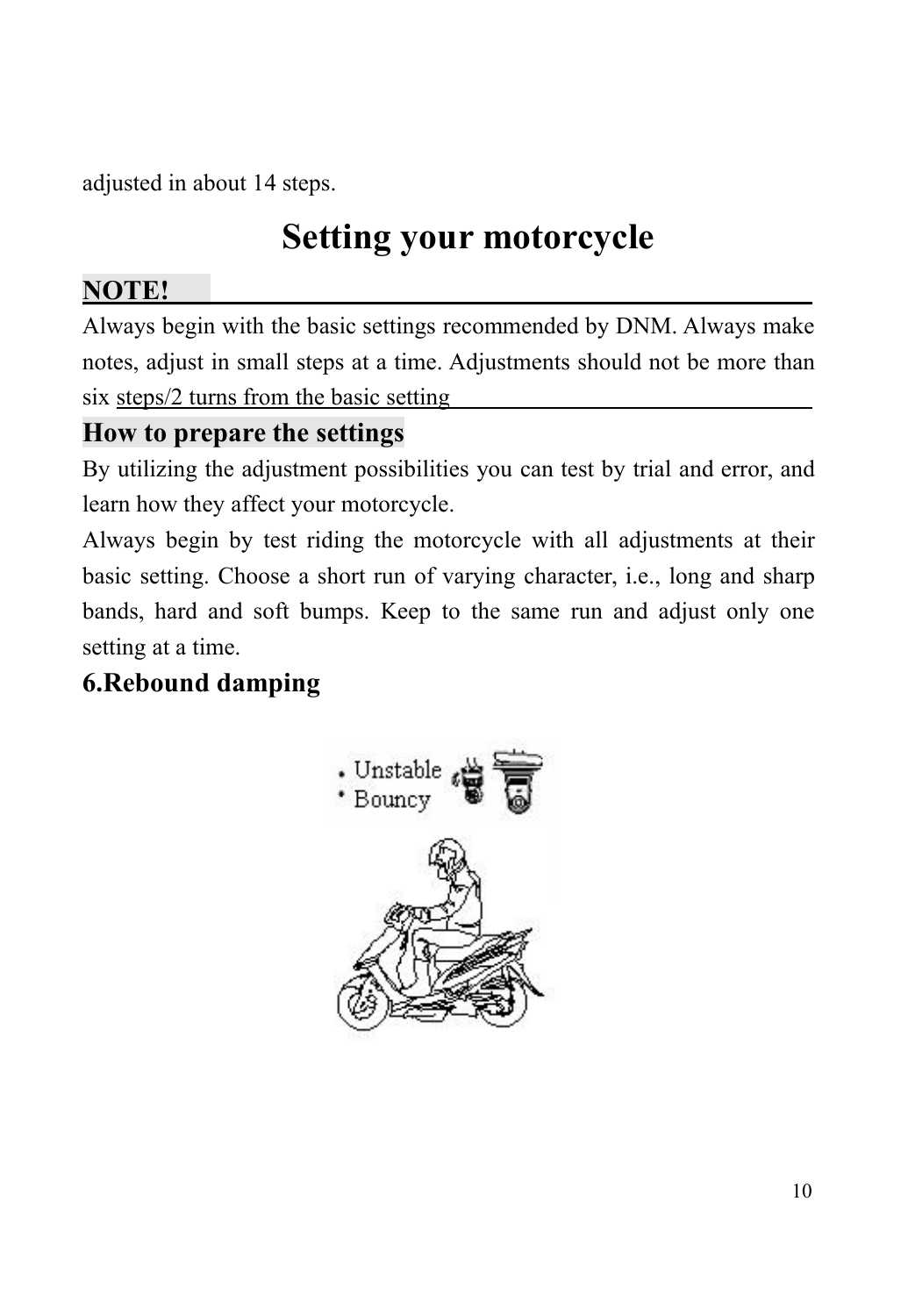

#### **7. Compression damping**



#### **Start with the rebound damping (Fig.6)**

If the motorcycle feels unstable, loose and rather bouncy then the rebound damping should be increased. Begin by turning the adjusting knob 2 steps .Test run again and adjust one step back if it felt too hard and bumpy. If the motorcycle is hard and bumpy, especially over a series of bumps,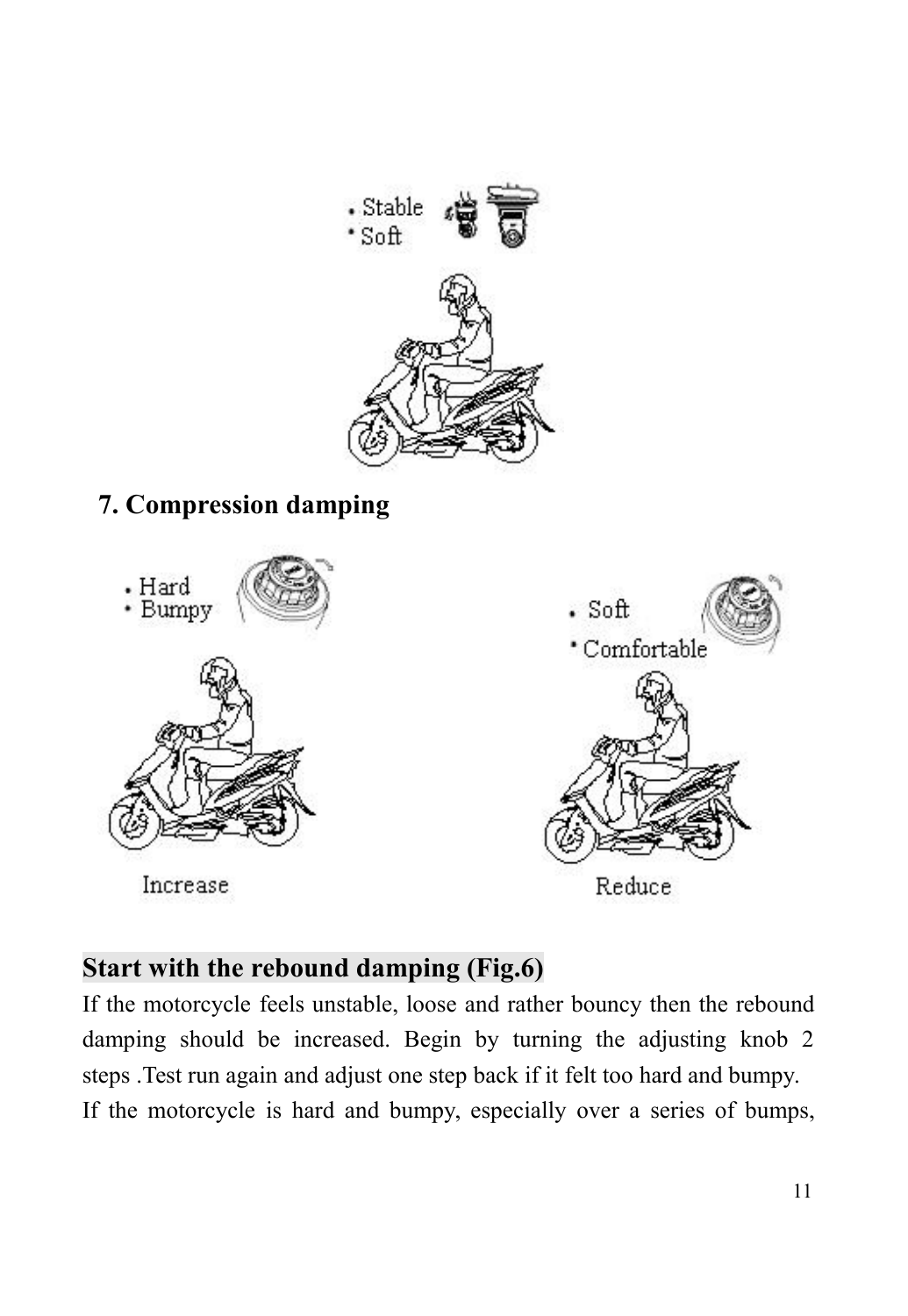then the rebound damping should be reduced. Turn 2 steps, test run and make any necessary correction. For original rebound setting see Mounting **Instructions** 

#### **Compression damping (Fig.7)**

If the motorcycle feels soft, has low riding position and a tendency to bottom easily in long dips then the compression damping should be increased.

If the motorcycle feels harsh and has hard resilience, e.g., during changes in the road paving, then the compression damping must be reduced.Normally changes are made by high speed compression adjuster only.

Turn 1/2 turn at a time. Test run and make necessary corrections.

When you have sufficient feel of the motorcycle you can make further fine adjustments. It is feeling and experience that counts.

#### **NOTE!**

Ensure that the springs are properly preloaded before attempting to make any adjustments. A simple rule is that increased preload of the spring should be follow by an increase of rebound damping by two steps.

When you, feel that you have achieved an improvement, go back to where you started and check once more. Be observant of other relevant factors such as tires, temperature, etc. Test run to make sure whether further fine adjustment should be made.

## **Inspection and maintenance**

Clean the shock absorbers externally with a soft detergent. Use compressed air. Be careful that all dirt and debris is removed.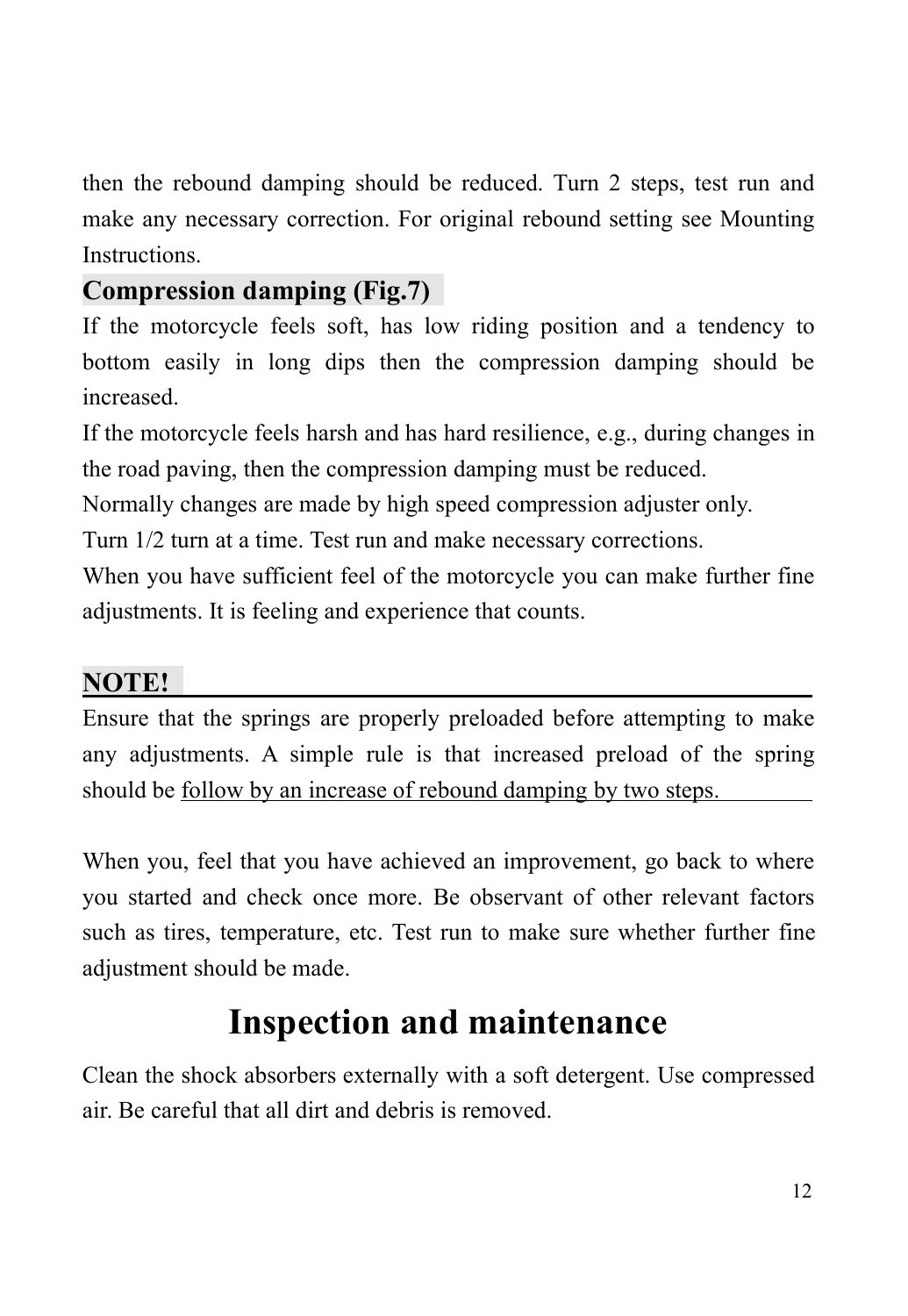Lift the bump rubber and clean the area below (Fig.8).

#### **8.Lift the bump rubber and clean the area below**



#### **9.Inspect**i**on points**



#### **Inspection points (Fig.9).**

- 1. Check ball joints for possible excessive play.
- 2. Check the piston shaft for leakage and damage.
- 3. Check the shock absorber body and forexternal damage.
- 4. Check the external reservoir for damages that can restrict the floating piston from moving freely.
- 5. Check for excessive wear of rubber components.
- 6. Check the fastening to the vehicle.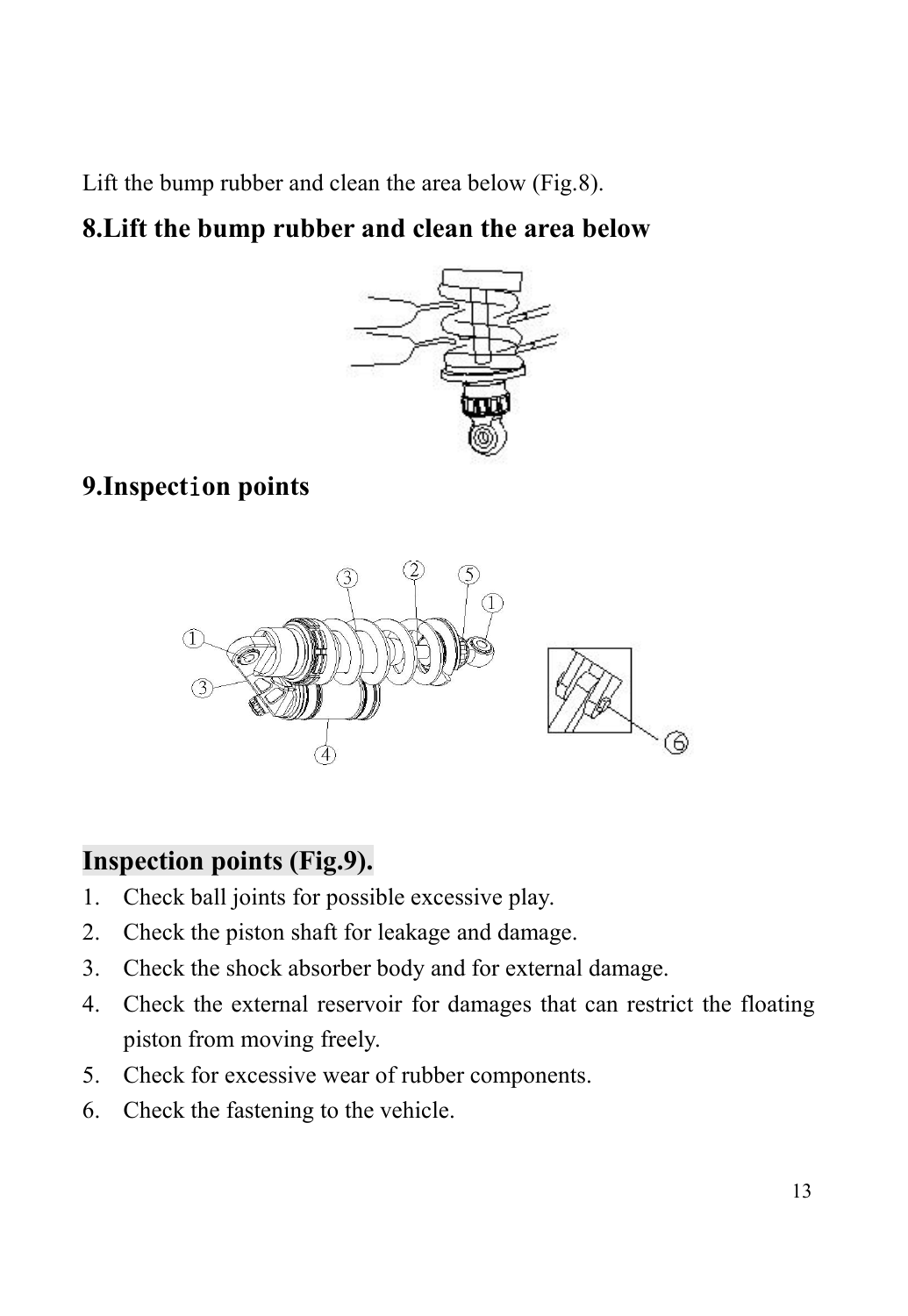7. Check the hose equipped models for leaks in hose and inlet plugs.<br>Keep the shock absorbers clean and always spray them with oil (OS 1,WR40 or CRC 5-56) after washing the motorcycle.

Preventive maintenance and regular inspection reduces the risk of functional disturbance. If there is any need for additional services, please get in touch with an authorized DNM service workshop.

There they have the necessary tools and know how for whatever you need.

#### **NOTE!**

Make certain that your shock absorbers are always filled With DNM High Performance Shock Absorber Oil.

#### **NOTE!**

Regular maintenance and inspection contribute to the prevention of functional disturbances.

#### **Recommended service intervals:**

| The first time: | Ride 1000 km s                                   |
|-----------------|--------------------------------------------------|
|                 | The second time: Every 1000kms maintain one time |

## **A** WARNING!

Never alter the gas pressure. Special purpose charging equipment and access to nitrogen is required. The gas pressure should normally never be altered.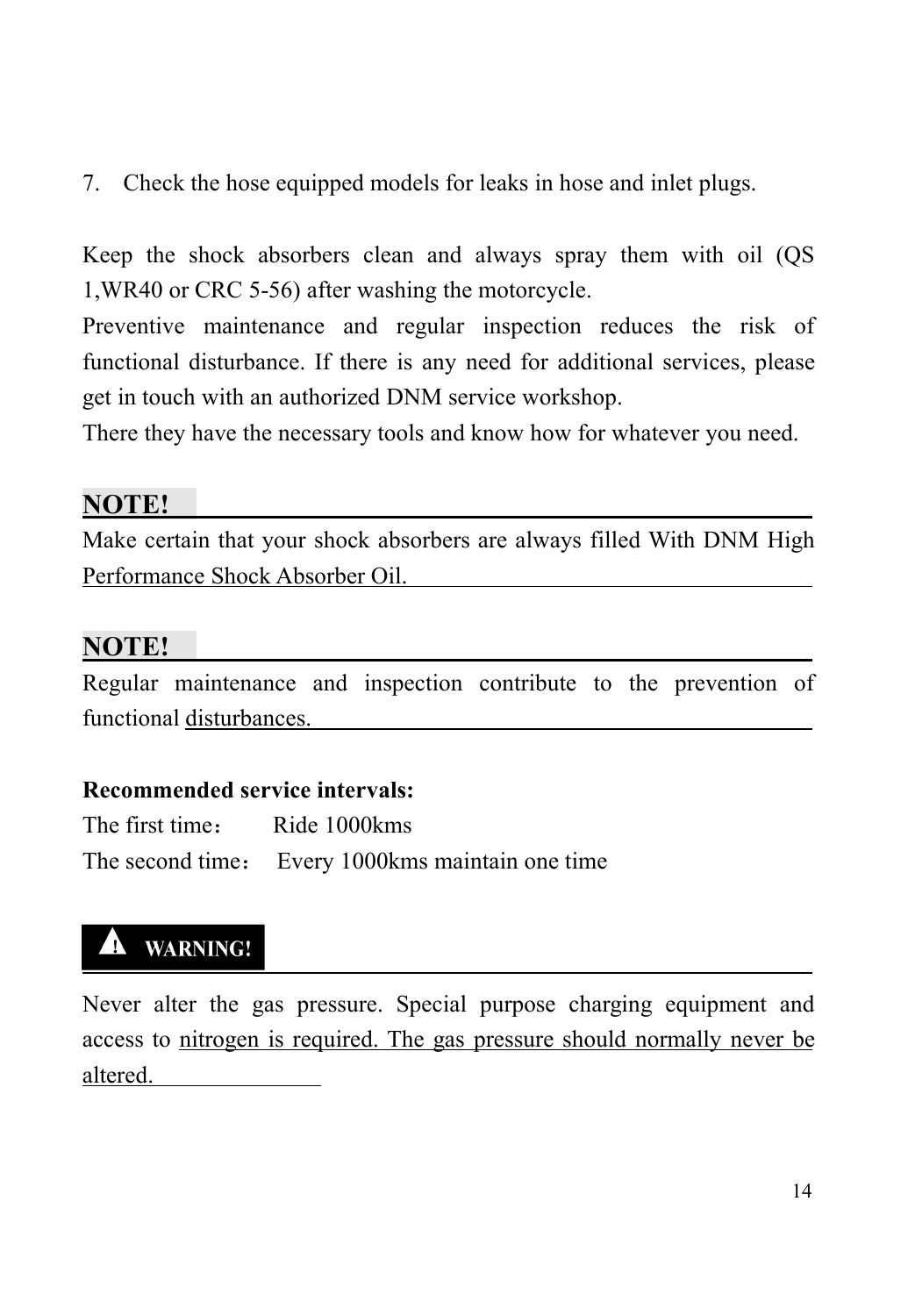#### **NOTE!**

Discarded DNM products should be handled over to an authorized work shop or distributor for proper disposal.

|                                                          | CONTACT INFORMATION     |                     |                           |
|----------------------------------------------------------|-------------------------|---------------------|---------------------------|
| If you have any question, please contact: $DISTRIB UTOR$ |                         |                     |                           |
| <b>DNM AUSTRALIA</b> + SCV BICYCLE IMPORTS               |                         |                     |                           |
| Tel: $+612-9531-0311$<br>stuart@scvimports.com.au        | Fax: $+612-9531-0322$   |                     | $E$ -mail:                |
|                                                          | www.scvimports.com.au   |                     |                           |
| <b>DNM GERMANY</b> + $KOEHN$                             |                         |                     |                           |
| Tel: +49-0-511-924-5429    Fax: +49-0-511-924-5449       |                         |                     | E-mail: dnmeurope@aol.com |
| <b>DNM ITALY</b> + CET CONTROL SYSTEM                    |                         |                     |                           |
| Tel<br>$+39-0321-885301$<br>$\mathbf{r}$                 |                         | Fax                 | +39-0321-885560           |
| E-mail:info@dnmsuspension.it                             |                         |                     |                           |
|                                                          | www.dnmsuspension.it    |                     |                           |
| <b>DNM POLAND</b> + AMP BIKE                             |                         |                     |                           |
| Tel: $+48-34-32-53-789$                                  | Fax: $+48-34-32-55-344$ |                     | $E$ -mail:                |
| amp-bike@poczta.wp.pl                                    |                         |                     |                           |
|                                                          | www.ampbike.com         |                     |                           |
| <b>DNM TW</b> + ACECAST INDUSTRIAL CO.,LTD               |                         |                     |                           |
| Tel: +886(4)2270-6191 Fax: +886(4)2270-8734              |                         |                     |                           |
| E-mail: dnm@dnmsuspension.com acecast@ms9.hinet.net      |                         |                     |                           |
|                                                          | www.dnmsuspension.com   |                     |                           |
| $F1NLAND + BEST BRAKES$                                  |                         |                     |                           |
| Tel<br>$+358-50-591-5863$<br>$\mathbf{r}$                |                         | Fax<br>$\mathbf{r}$ | $+358-50-318-557$         |
| E-mail: $info@$ bestrakes.inet.fi                        |                         |                     |                           |
|                                                          |                         |                     |                           |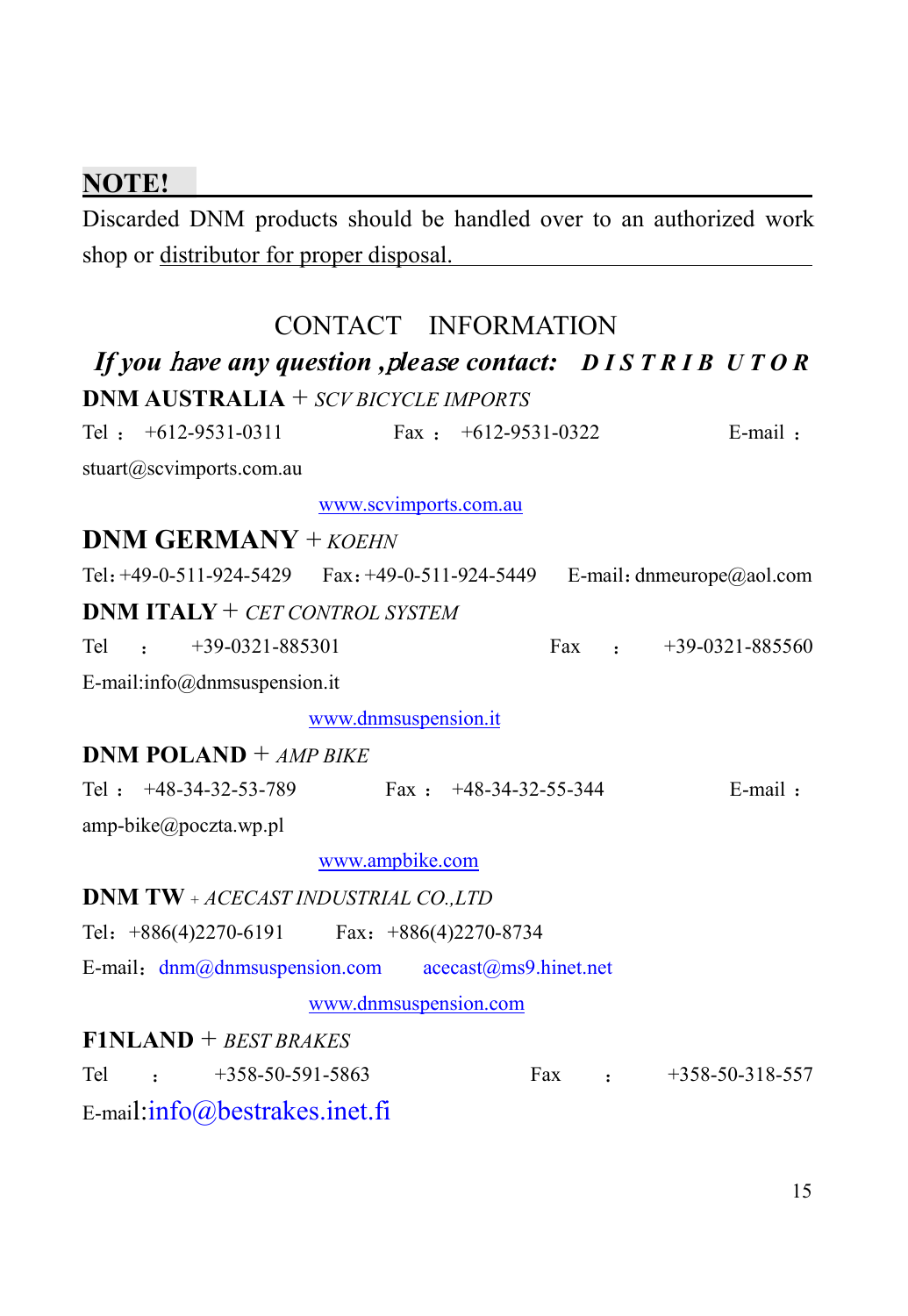#### **DNM CHINA** + *DNM INDUSTRIAL CO.,LTD*

Tel : +86-755-29882495 Fax : +86-755-29882495 E-mail :

dnm.china@yahoo.com.cn

[www.dnmautopart.com](http://www.dnmautopart.com)

**GERMANY** + *BBF GMBH*

Tel:0049-36602-29266 Fax:0049-36603-29267

E-mail:[BBFGMBH2@aol.com](mailto:BBFGMBH2@aol.com) [Michael.Kaiser@bbf-direkt.de](mailto:Michael.Kaiser@bbf-direkt.de)

**DNM TAIWAN**+*ACECAST IND.CO.,LTD*

Tel: +886-22706191 Fax: +886-22708734 E-mail: [info@dnmsuspension.it](mailto:info@dnmsuspension.it)

**[www.suspension.com](http://www.suspension.com)**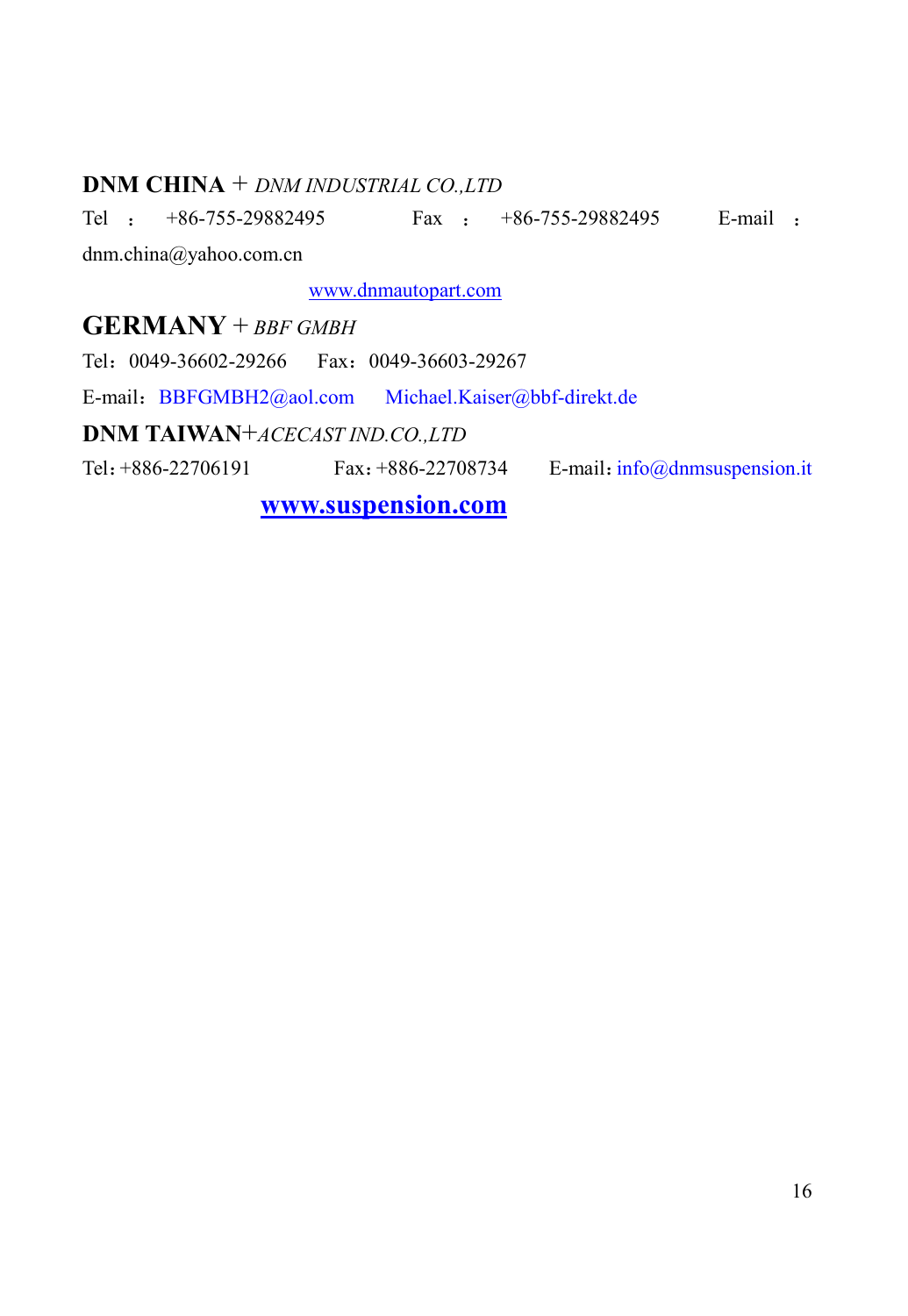# **DNM** 避震器 使用手册



# *MTG-RC MT-RC MT-AR MT-BAG*

17

*MK-BAG MK-AR DHL*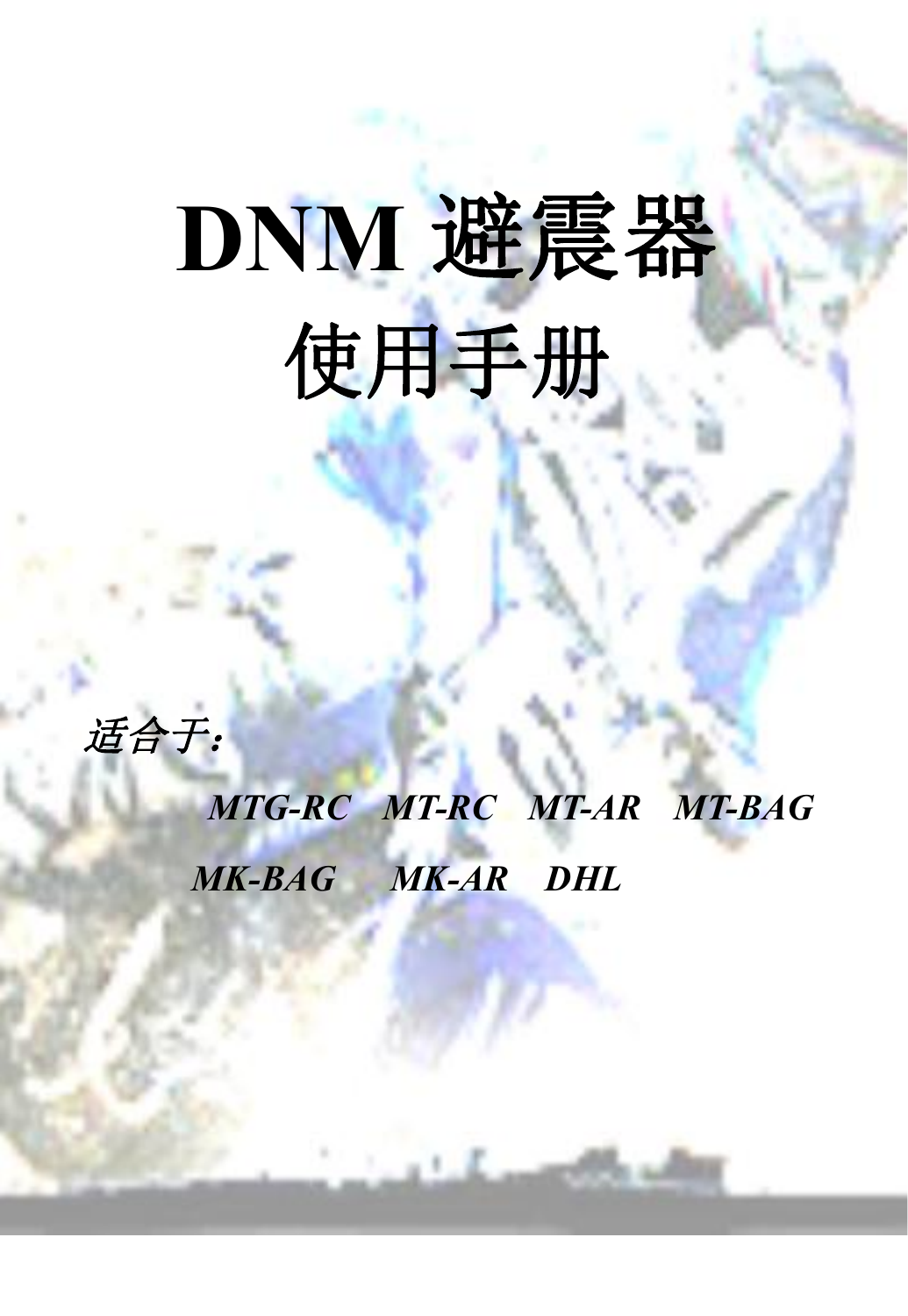## 安全信息

有关安全方面的重要信息,在这本手册里标记得很清楚。

安全警示标志: 注意,这里与你的安全有关。

#### 警告!

不遵循安全指示会对避震器的检查者、使用者及旁观者造成严重或致 命的伤害。

#### 小心!

小心表示必须采取特殊的预防措施避免避震器受损。

#### 注意!

这些指示是程序方面的重要信息。

#### 注意!

**DNM** 产品是持续不断进步和发展的。因此,尽管这些指示包含了印刷 时获得的最新资料,但这手册有可能与您的避震器存在微小的差别。 如果对手册内容存在任何疑问,请咨询您的 **DNM** 制造商。

## かい绍り しゅうしょう かいしん かいしん かいしん かいしゅう

**DNM** 所有先进的减震产品都适合商标和样式。这就意味着,只为要安 装 DNM 避震器的摩托车,分别进行长度,行程弹簧作用及减震性能进行 测试。

## 安装前

如果不严格遵循安装和维修指示,**DNM** 竞赛用的避震器造成的任何损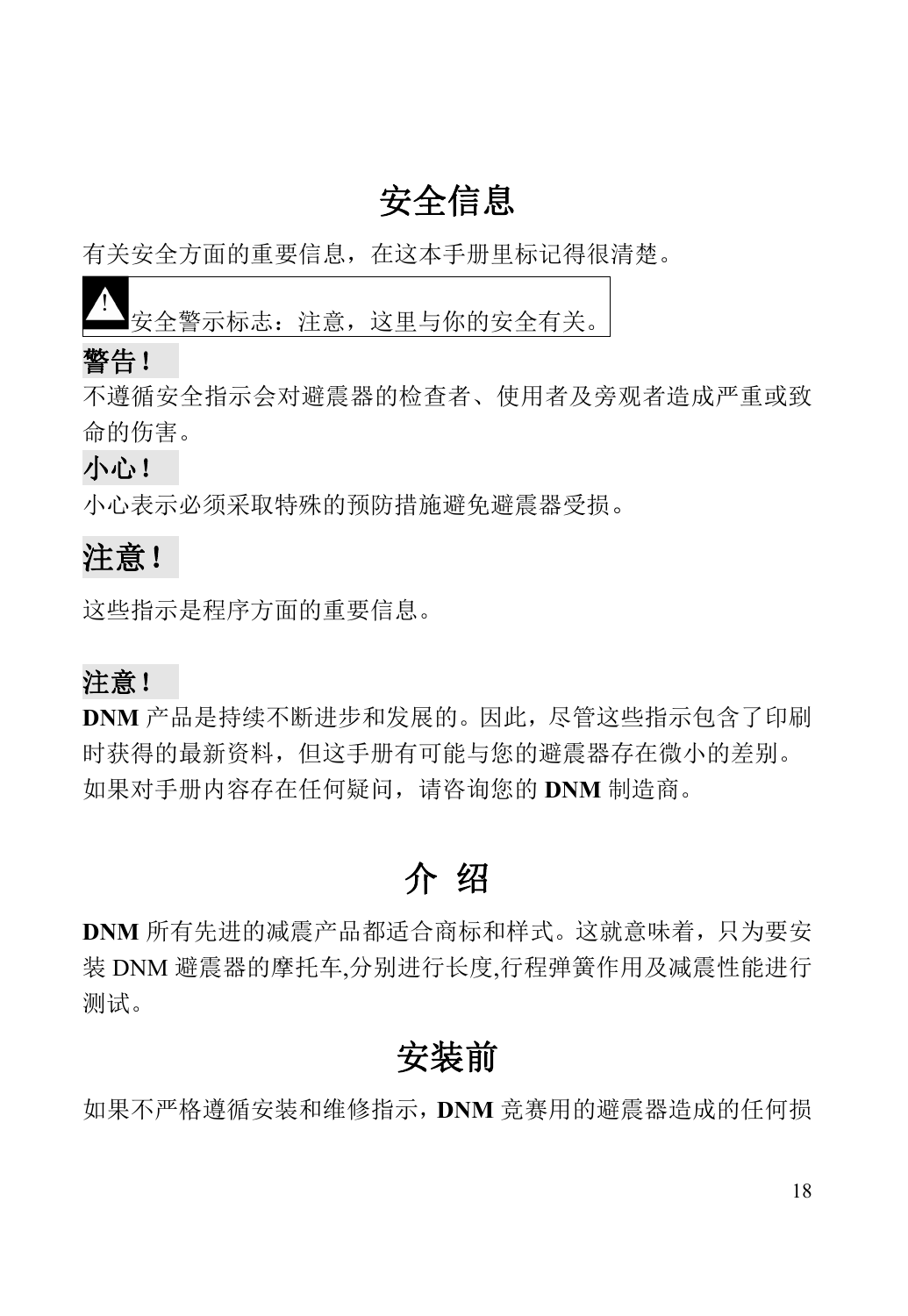失,无论是避震器,车辆还是对人的伤害都不予负责。同样,如果不 遵循指示,保修也变为无效。

| 调节澼震器……………………………………………3  |  |
|--------------------------|--|
| 设计……………………………………………………3  |  |
| 设置……………………………………………………4  |  |
|                          |  |
| 设置弹簧预压………………………………………4   |  |
|                          |  |
| 设置您的摩托车…………………………………………6 |  |
|                          |  |
| 检查与维修……………………………………………7  |  |

### わり 容 しゅうしょう しんこうしょう

#### 警告!

1. 车辆制造商不批准安装避震器 ,因为这有可能会影响到车辆的稳 定性。若安装了避震器,**DNM** 竞赛用避震器所造成的任何个人受 伤或损害都不予负责。

请联系 **DNM** 制造商或其它代理商获取建议。

2.在你操作成套避震器前,请学习并确定你已经完全了解了所有的安 装指导及使用手册。

如果你对正确的安装程序存在任何疑问,请与 DNM 制造商和其它代 理商联系。

3.安装 **DNM** 避震器必须涉及到车辆服务手册。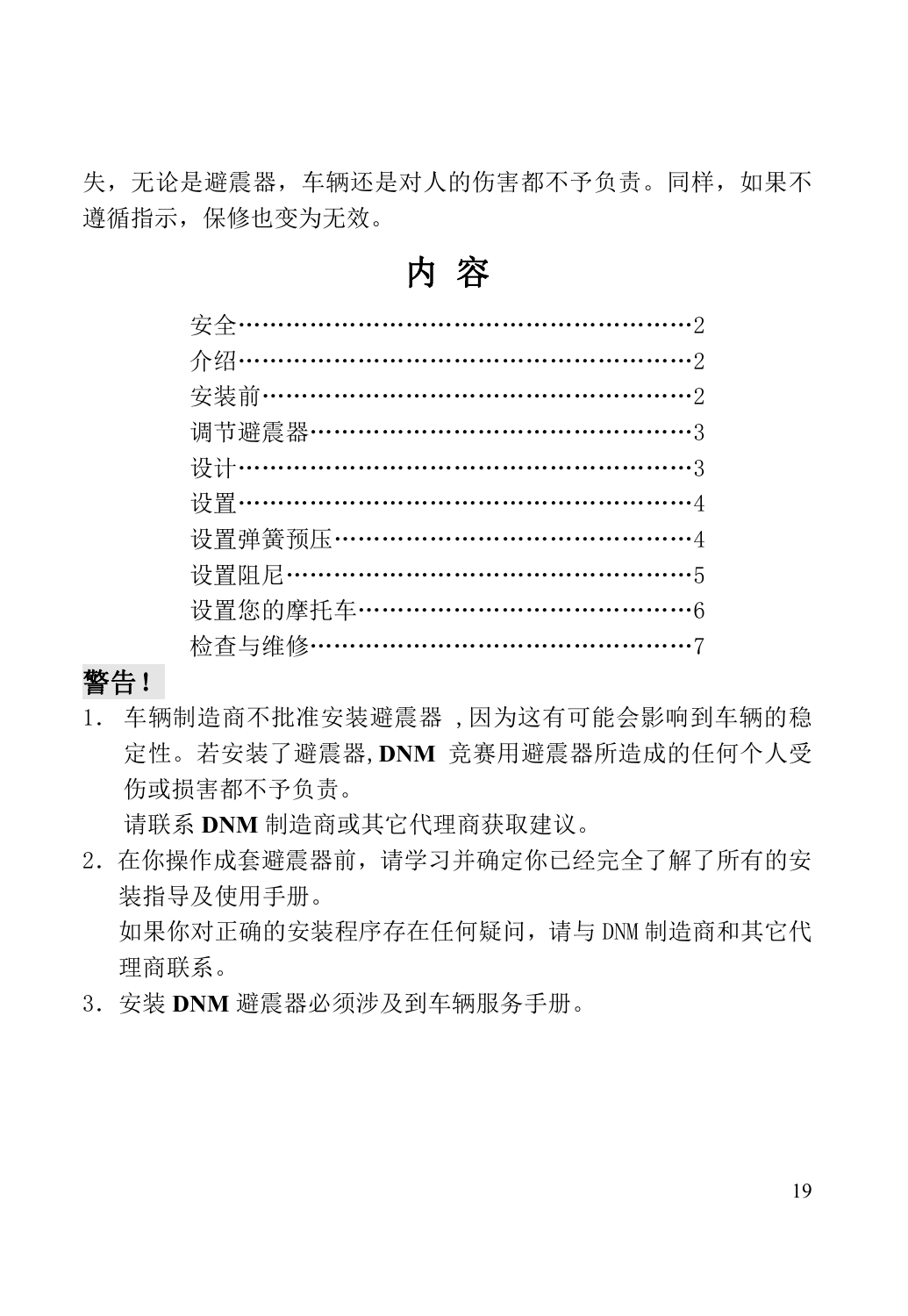

#### 调节避震器

#### 摩托车道路制约质量

所有的摩托车是同避震器几何结构一起设计的,避震器几何结构包括 高度和避震器的倾斜度。这受零件改换的影响,并且前后避震器也必 须相匹配。只有当前后避震器相互正确作用时**,DNM** 避震器才能调到最 佳性能.最重要的是,前后载入高度要在规定值内。 见安装指导里的设置弹簧预压。

#### 设计的工作的工作。

大部分 **DNM** 避震器是属于 De Carbon 型的(图 1),气压的下面填充着 液体,并有一个隔离活塞把两者分离开。隔离活塞通常安装在一个流 体分离室,它通过油管或是直接固定在避震器(机载)的顶端(图 1:2)。 用氮气给液体加压。加压可防止液体中有气泡产生,而使的减震器的作 用效果更加均匀。外部气流室有利于流体的更好冷却,增长流体和机件 的使用寿命.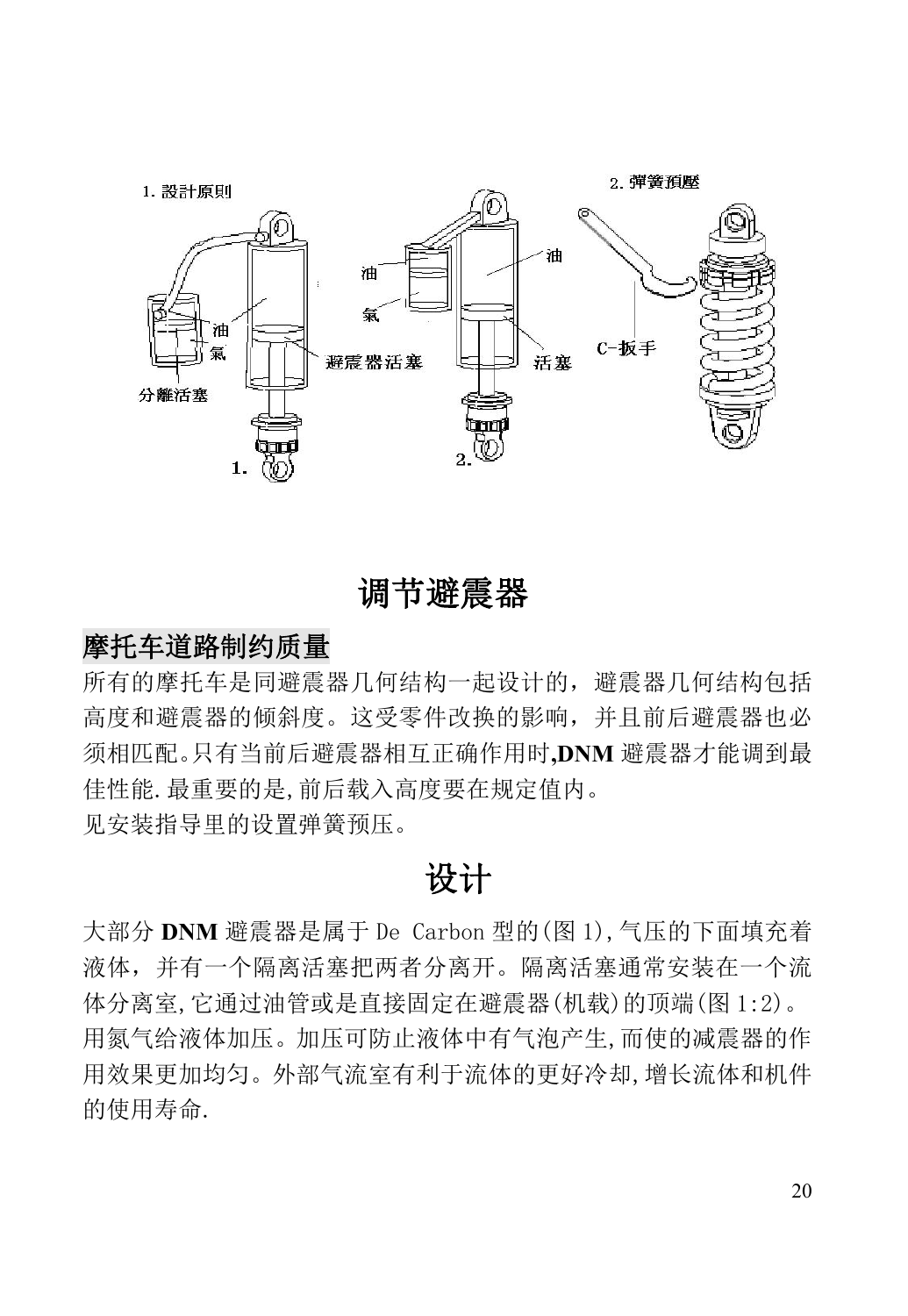**DNM** 避震器集成了温度补偿.当温度增加,流体更易流动,流程相应地 得到控制,因此,避震作用不依赖于温度.更先进的样式可单独进行压 缩和反弹阻尼调节。

**DNM** 避震器为调节提供可能性,使他们能适应于多数的摩托车,骑士 及使用范围。所有的避震器都有可调预压的弹簧装置(图 2)

## 设置

#### 基本设置

确保 DNM 做的基本设置总是正确的。基本设置话合原始的商标,样式 及平均体重的骑士。

#### 警告!

不正确的弹簧作用可能会使避震器的倾斜角太陡或太浮,这样反过来 导致过度或过轻操作,会严重影响摩托车的控制性能。

使用调节装置改变设置,是以在送货到 DNM 时对避震器进行的原始设 置为基础的。

#### 设置弹簧预压

#### 第一步:测量

弹簧预压十分重要,因为这影响到摩托车和减的倾斜度的高度,到最 后,可能改变甚至否定控制性能。

测预压过程如下(两个人做更为容易)。

- 用支座撑住摩托车,以使前后避震器处在完全延伸的位置。
- 测量距离。即从后面挡板的下边沿或是从皮带标记处,经过后轮轨 的上面到轮轴(R1)。
- **●** 在前面的轴心作相似的测量。即从前避震器上连板到前轮轴(F1)。
- 可在没有骑士的摩托车上对弹簧加载,然后重复测量过程。
- 再在有骑士和装备的摩托车上进行相同的测量(R3,F3)。骑士保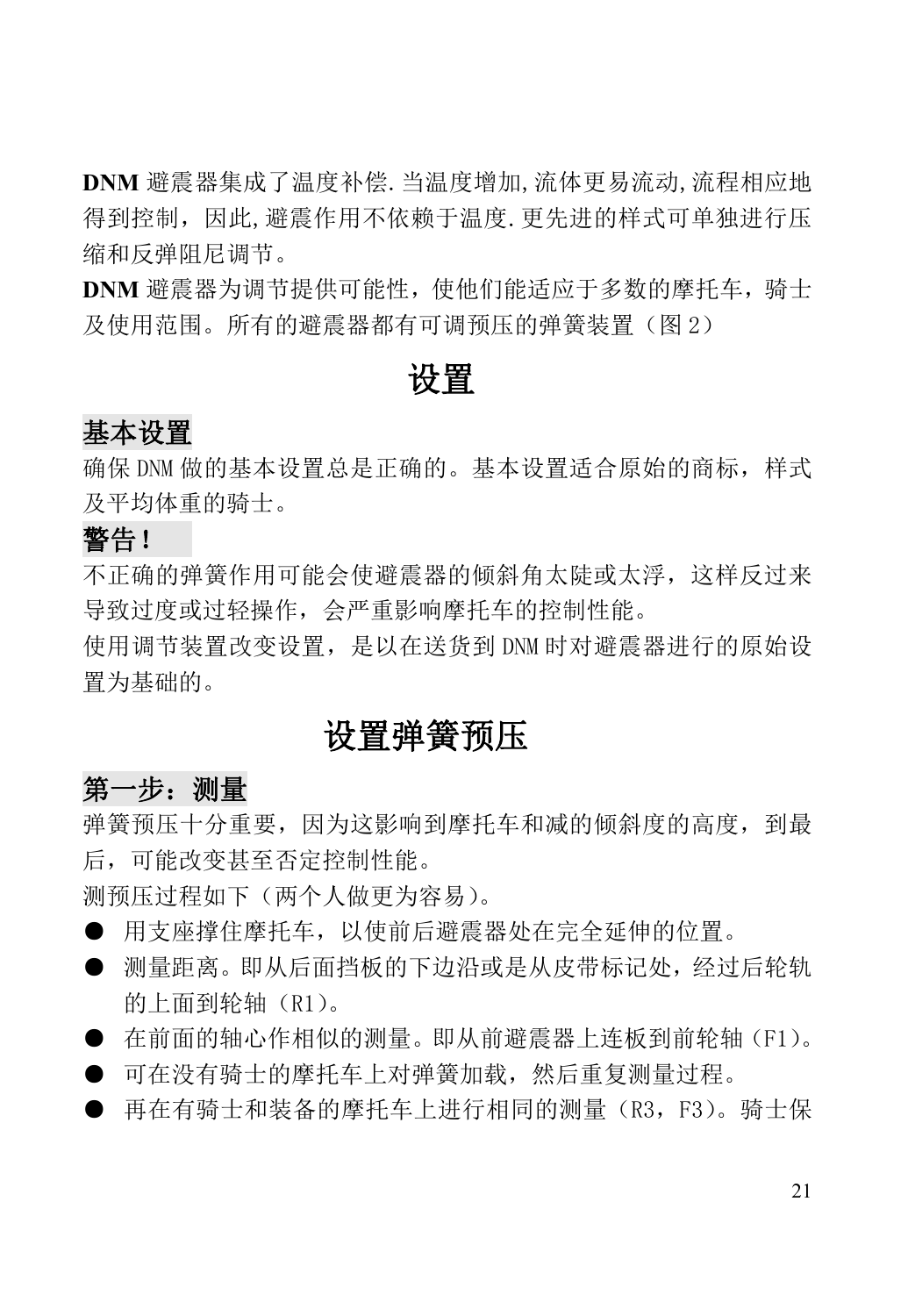持正确的骑车姿势很重要,以使重量在前后轮上能如同骑车时一样 达到平衡。



### 设置弹簧预压

#### 第一步:测量

弹簧预压十分重要,因为这影响到摩托车和减的倾斜度的高度,到最 后,可能改变甚至否定控制性能。

测预压过程如下(两个人做更为容易)。

- 用支座撑住摩托车,以使前后避震器处在完全延伸的位置。
- 测量距离。即从后面挡板的下边沿或是从皮带标记处,经过后轮轨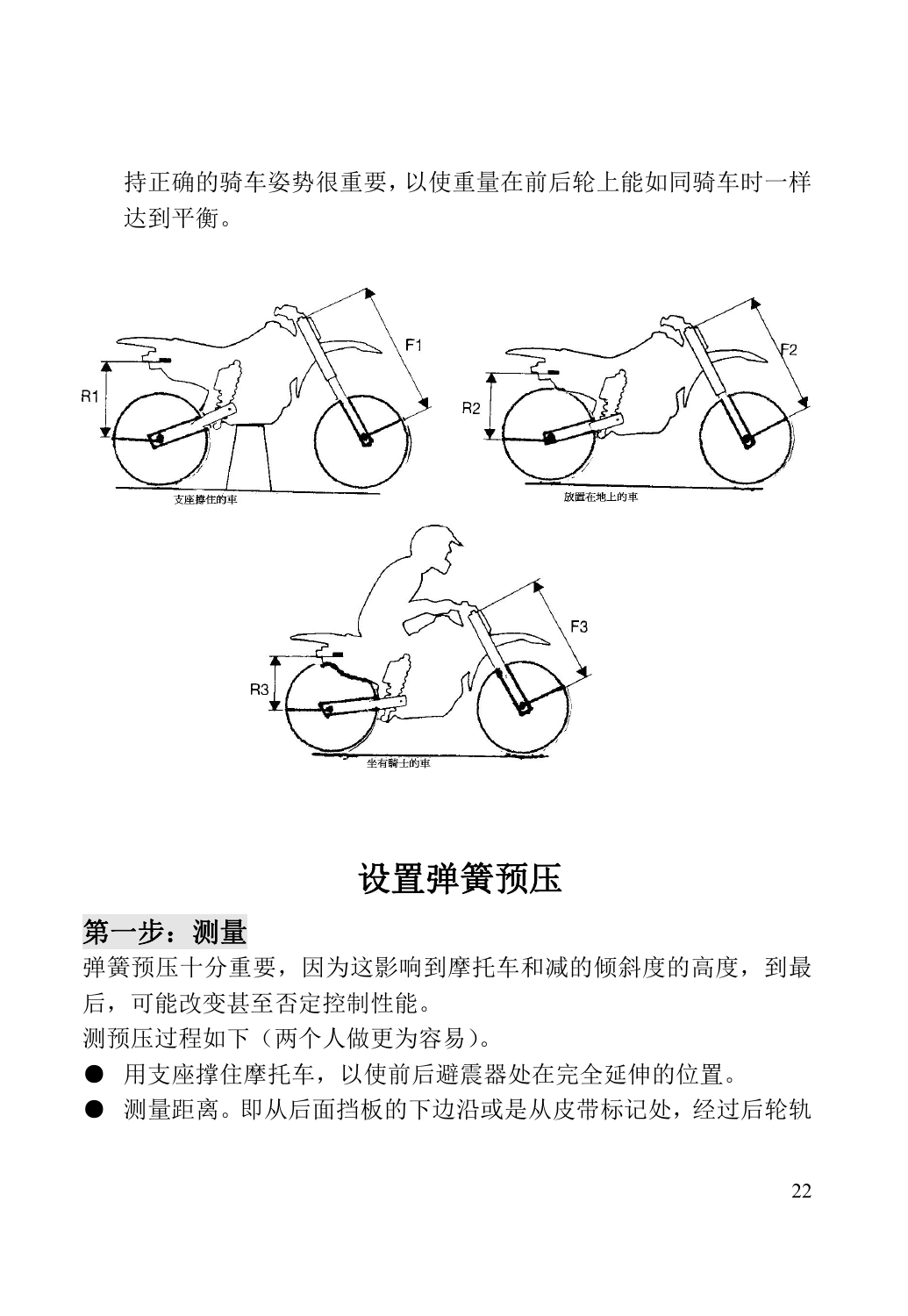的上面到轮轴(R1)。

- 在前面的轴心作相似的测量。即从前避震器上连板到前轮轴(F1)。
- 可在没有骑十的摩托车上对弹簧加载, 然后重复测量过程。
- 再在有骑士和装备的摩托车上进行相同的测量(R3,F3)。骑士保 持正确的骑车姿势很重要,以使重量在前后轮上能如同骑车时一样 达到平衡。

#### 忠告

安装指示里若没有其它的设置建议,差别不应偏离下面尺寸。

自由下垂:(R1-R2),(F1-F2)

- 后: MX/越野 30±5mm
- 前:  $MX/\text{裁野}$  30+5mm
- 乘车高度: (R1-R3 ), (F1-F3 )
- 后: MX 100±5mm
	- 越野: 总冲程的 30%
- 前:  $MX/\text{裁野}$  80±5mm

#### 第二步:调节

用避震器环调节预压。先握住环的上端,调节环的下端到所需位置(图 2),最后用上端锁住。

#### 注意!

如果驾驶高度高于建议高度,必须使用更软的弹簧。如果驾驶高度低 于建议高度,必须使用更为坚硬的弹簧。

请联系 DNM 制造商或经销商来获取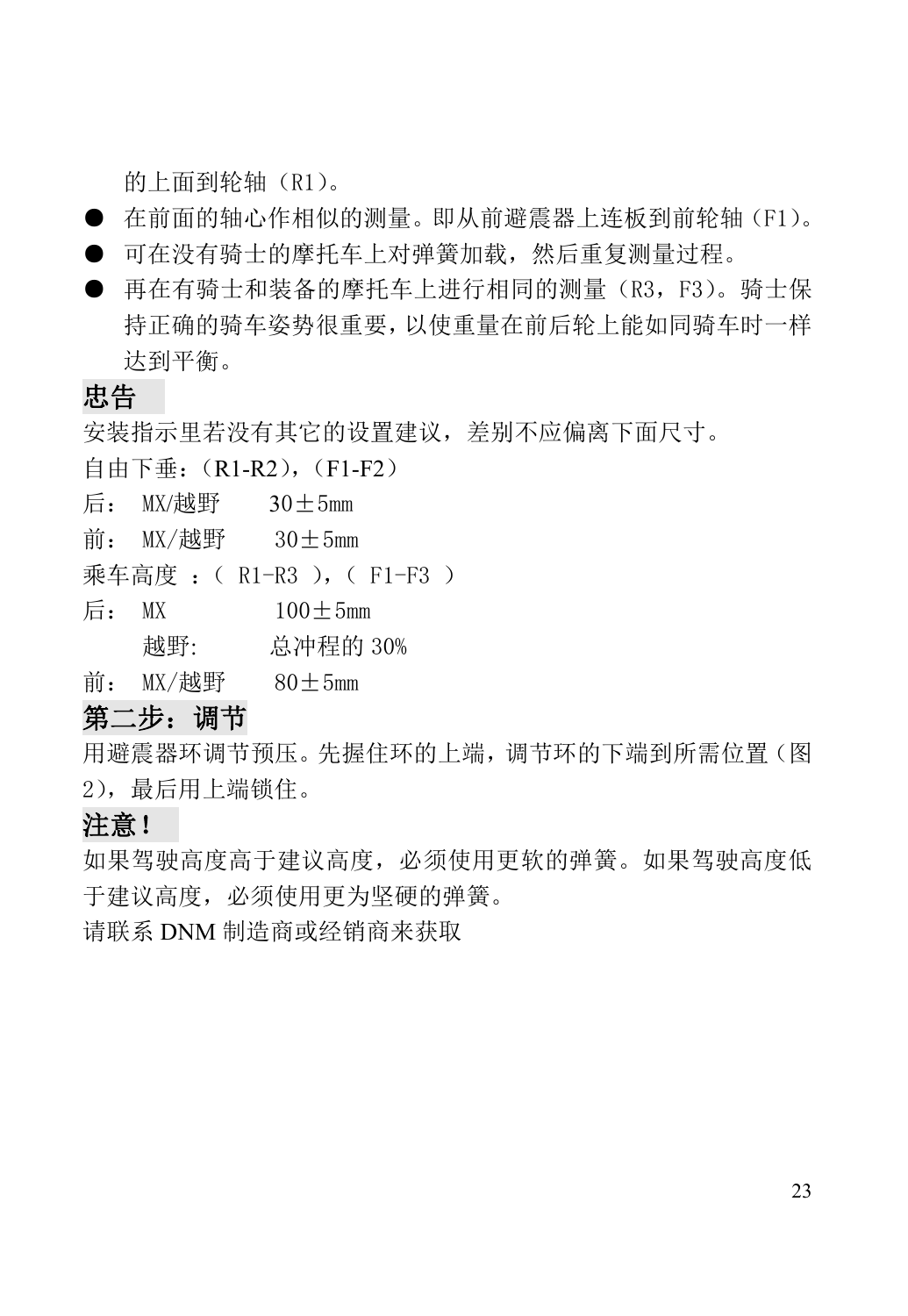3.反弹阻尼调整 4.压缩阻尼调整



5.软/硬压缩阻尼调整



设置阻尼

DNM 避震器的可调性促使好的设置。您可以优化调节来协调体重和装 备,以及使之能适应您个人的骑车方式和道路状况。完全了解避震器 的功能对改善道路制约质量是极度重要的。从那您可通过反复测试验 法了解它们是如何影响摩托车的。依据模型有反弹和压缩阻尼调节以 及避震器的长度调节。

通过转动调整旋钮您可增加或减少阻尼作用,很方便进行正确的设置。 反弹阻尼作用对摩托车的性能影响最大。设置按钮在活塞杆底部(图 3),约可调 14 段。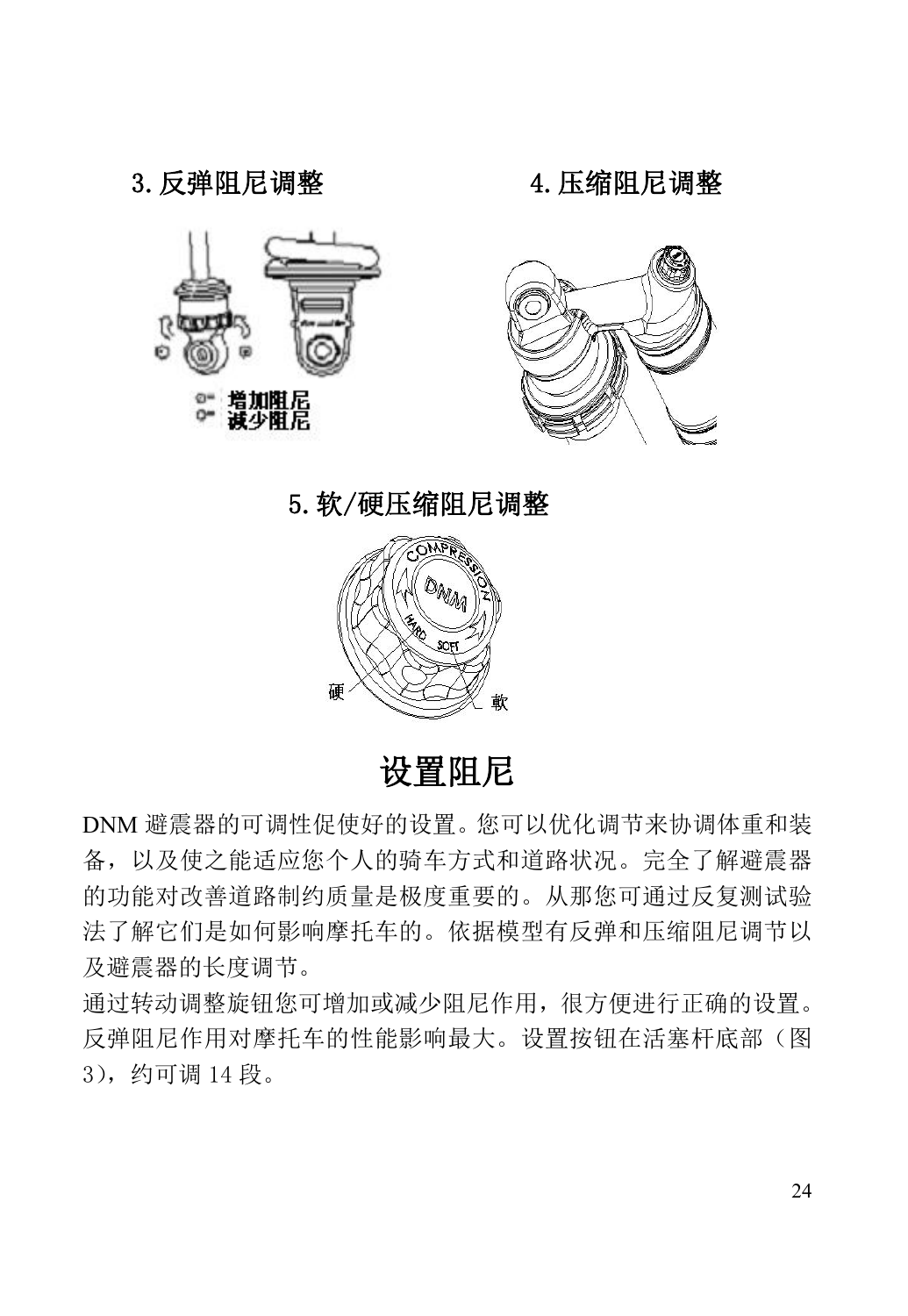

注意!

从 DNM 建议的基本设置开始。每次调整小段调整旋钮并始终做好记

減少

设置您的摩托车

增加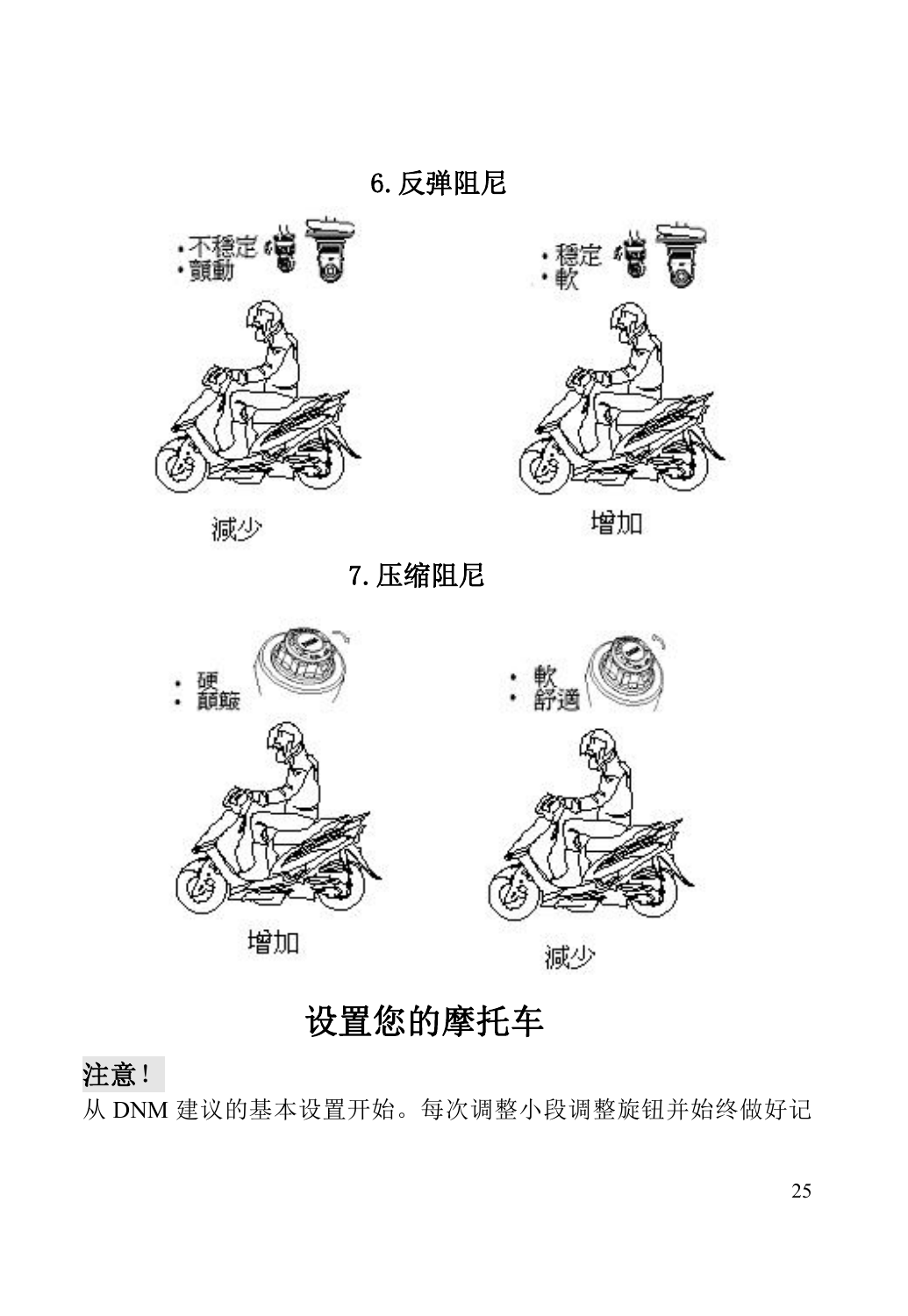录。调整不应该超出六段或是基本设置的 2 个旋转。

#### 如何准备设置

通过运用调整的可能性,您可经过反复试验法来测试并了解它们是如 何影响摩托车的。

始终都从当所有调整处在基本设置时的测骑开始。选取可变性的短奔, 即长且陡的地带,硬软颠簸,保持相同的运行,并且一次只调整一个 设置。

#### 开始设置反弹阻尼(图 6)

如果摩托车感到不稳定、松弛并相当颤动,那么就应该增加反弹阻尼。 这首先转动 2 段调整旋钮,再测试运行,若您觉得太硬或颠簸, 就往 回调整一段。

如果摩托车是硬并颠簸,尤其是经过一系列颠簸之后就应该降低反弹 阻尼。先旋转 2 段,再测试运行并做必要的修正。最初的反弹设置见 安装指导。

#### 压缩阻尼(图 7)

如果感觉摩托车软、位于低骑位置,并且有容易下沉到底部的趋势, 就应该增加压缩阻尼。

如果感觉摩托车粗糙并有坚硬性,例如,处在不同的道路铺设间,就 应降低压缩阻尼。

通常在正常状况下,只要改变高速压缩调整器。每次调 1/2 个旋转, 再测试运行,然后做适当的修正。

当您对摩托车有充分地感觉时,就能做进一步的精密调整,这感觉和 经验是不断积累起来的。

#### 注意!

在做调整前要确保弹簧预压适当。一个简单规则是增加弹簧预压,反 弹阻尼跟着有两步增量。

当您觉得已经达到了改善,那就返回到您开始的地方,再检查一次。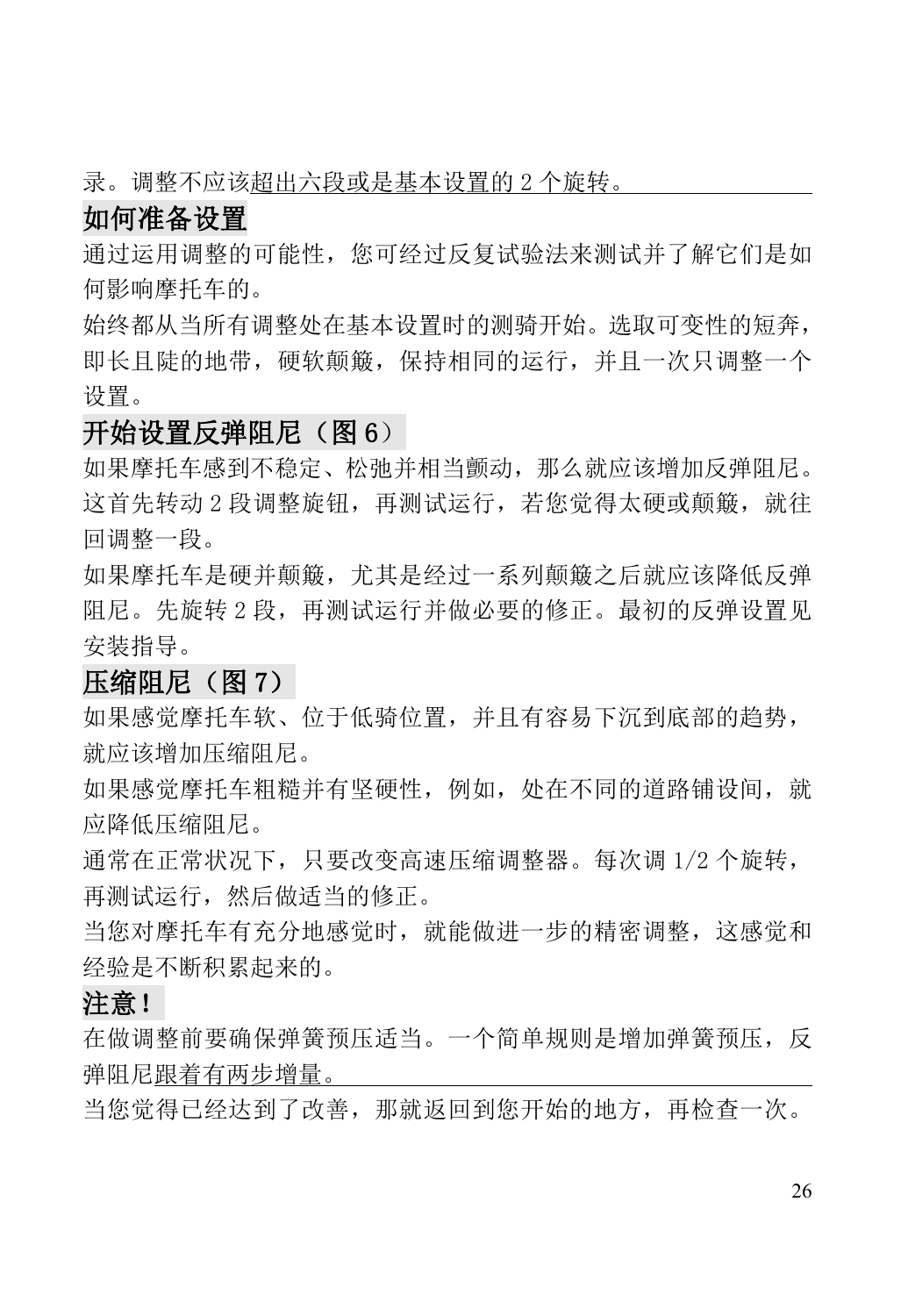必须留心轮胎, 温度等其它相关要素, 测试运行来确定是否需要作讲 一步精密调整。

#### 检查与维修

常用温和的清洁剂清理避震器外部,小心地移出污垢和碎片,提升防 碰橡胶并清洁下面区域(图 8)。

#### 8.提升防碰橡胶并清洁下面区域



9.检查点



#### 检查点(图 9)

- 1. 检查鱼眼轴承可能过度工作
- 2. 检查轴心的漏出和损坏
- 3. 检查避震器躯体和外部损坏
- 4. 检查气室内损坏情况,这会制约自由移动的浮动活塞
- 5. 检查橡胶组件过度磨损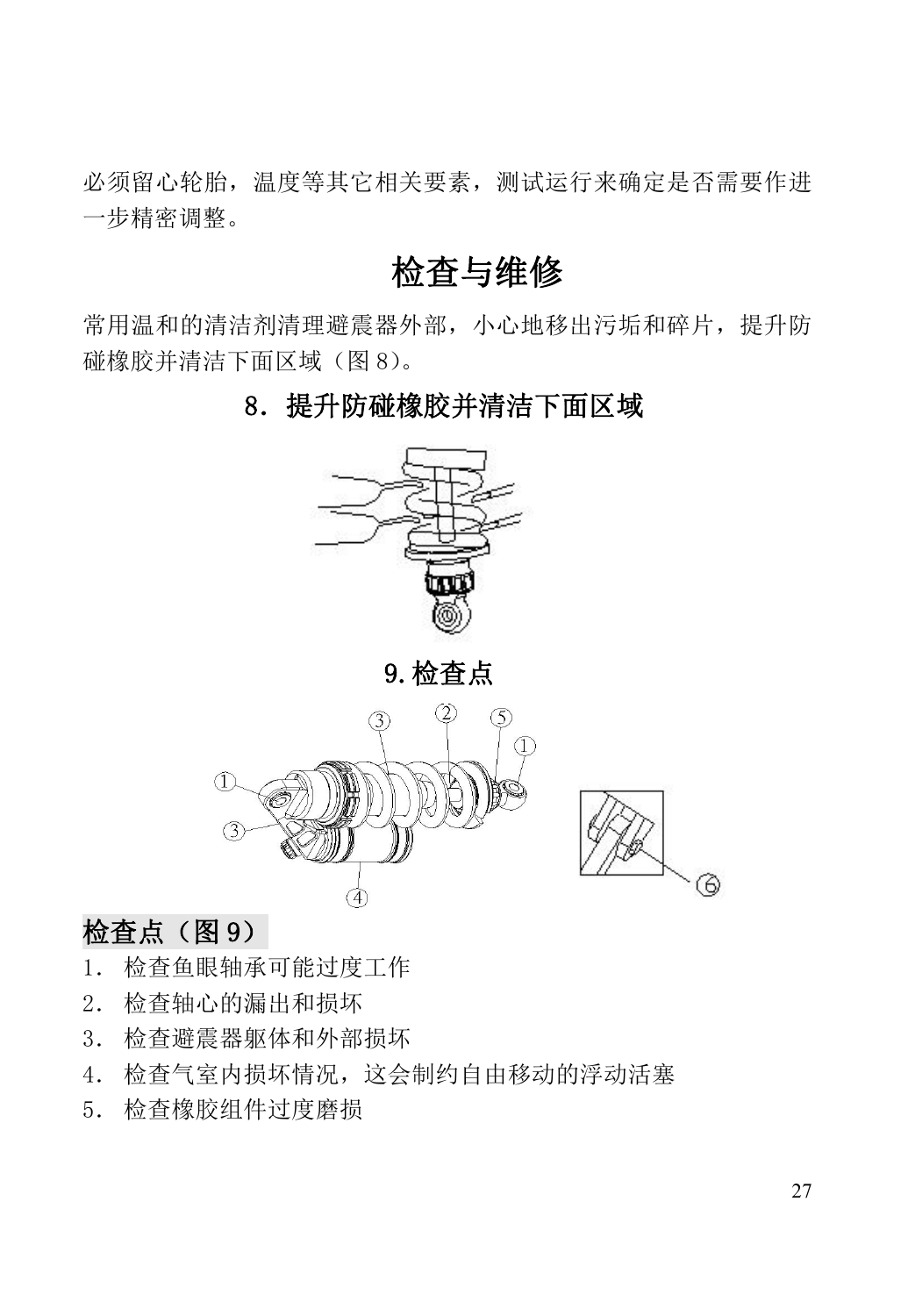#### 6. 检查车辆的连接状况

7. 检查胶管和入口塞处的胶管装置

保持避震器干净,并总在清洗摩托车后喷上油(QS1,WR40 或 CRC5-56)。 预防性的维修和定期检查可减少功能失调的风险。如果需要任何其它 服务,请与 DNM 授权服务商联系, 他们有必要的工具并知道任何满足 您的要求。

#### 注意!

确保您的避震器总是满装 DNM 高性能的避震器油。

#### 注意!

定期维修与检查有利于预防功能失调.

#### 建议服务间隔时间:

第一次:约骑乘 1000 公里; 第二次: 每 1000 公里维修 1 次

#### 警告!

不要改变气压。需用专用输气装置通氮气或高压帮浦打起,通常状况下 不应该改变气压。

#### 注意!

废弃的 DNM 产品应交由授权服务商或经销商进行适当处理.

#### 联系资料

如果你存在任何疑问,请联系: 经销商

#### **NM AUSTRALIA** + *SCV BICYCLE IMPORTS*

| 电话: +612-9531-0311 | 传真: +612-9531-0322 |  |
|--------------------|--------------------|--|
|                    |                    |  |

邮箱:[stuart@scvimports.com.au](mailto:stuart@scvimports.com.au) 网址 [www.scvimports.com.au](http://www.scvimports.com.au)

#### **DNM GERMANY** + *KOEHN*

电话: +49-0-511-924-5429 传真: +49-0-511-924-5449 邮箱:

dnmeurope@aol.com